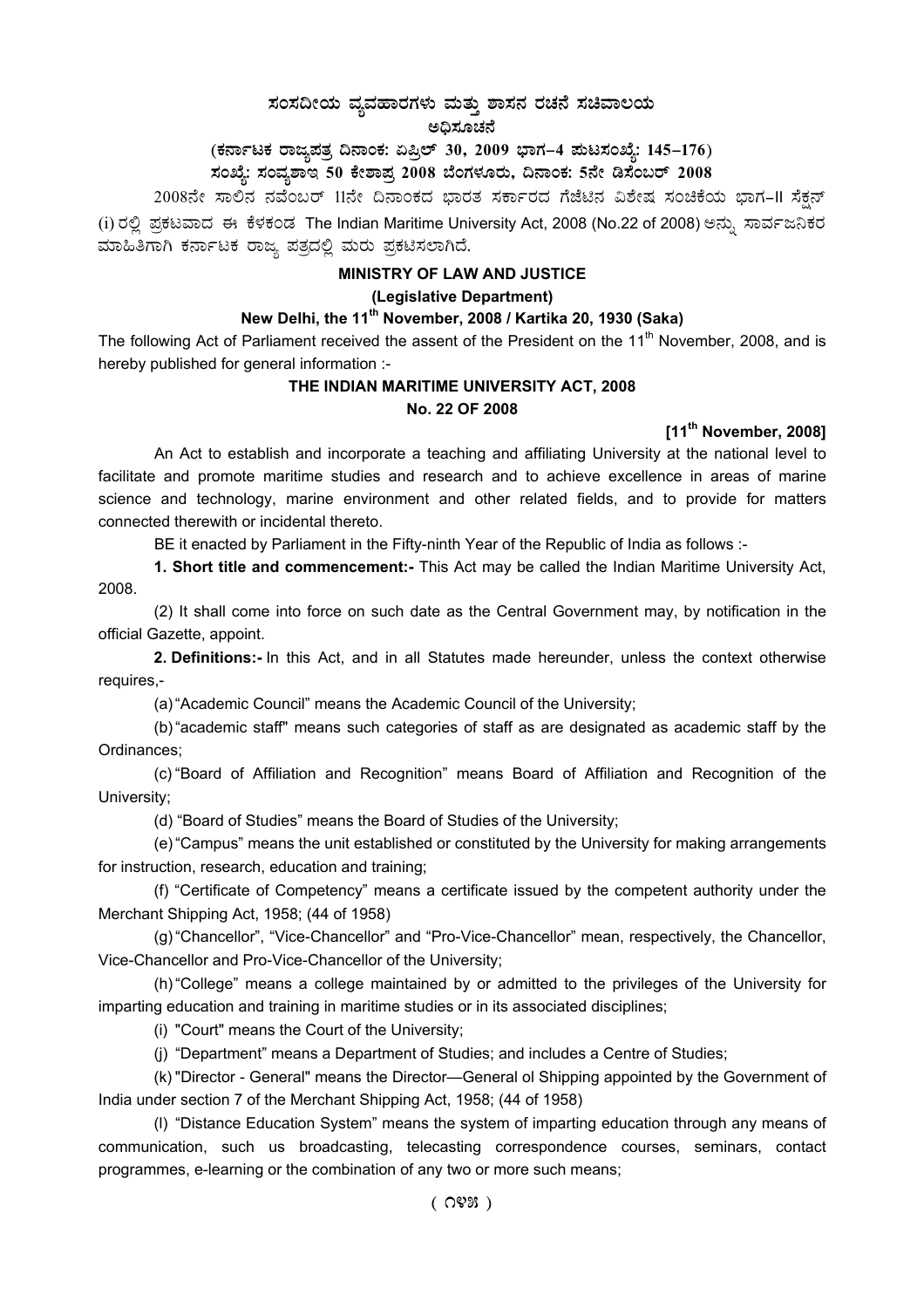(m) "Employee" means any person appointed by the University and includes teachers and other staff including deputationists of the University;

(n) "Executive Council" means the Executive Council of the University;

(o) "Finance Committee" means the Finance Committee of the University;

 (p) "Governing Body" in relation to a college or an institution, means the Governing Body or any other body, by whatever name called, charged with the management of the affairs of such college or institution, as the case may be, and recognised as such by the University;

 (q) "Hall" means a unit of residence for the students of the University, or of a College or an Institution, maintained by the University;

 (r) "Institution" means an Institution school, college or centre of studies maintained by or admitted to the privIleges of the University for Imparting education and training in maritime studies or in its associated disciplines;

(s) "Notification" means a notification published in the Official Gazette;

 (t) "Off-shore Campus" means an institution, college, centre, school or campus of the University, that could be established outside the country;

(u) "Planning Board" means the Planning Bard of the University;

(v) "Principal" means the head of a college or an institution;

 (w) "Recognised Institution" means an institution admitted to the privileges of the University for imparting education in maritime studies or its associated disciplines;

 (x) "Recognised teachers" means such persons as are recognised by the University for the purpose of imparting instructions in a college or an institution admitted to the privileges of the University;

(y) "School" means a School of Studies of' the University;

 (z) "Statutes", "Ordinances" and "Regulations" mean, respectively, the Statutes, the Ordinances and the Regulations made under this Act;

(za) "University" means the Indian Maritime University established under this Act;

 (zb) "teachers of the University" means Professors, Associate Professors, Assistant Professors, Readers, Senior Lecturers, Lecturers and such other persons as may be appointed for imparting instruction or conducting research in the University or in any college or institution maintained by the University; and

 (zc) "University Grants Commission" means the commission established under section 4 of the University Grants Commission Act, 1956 (3 of 1956).

 **3. The University :** (1) There shall be established a University by the name of Indian Maritime University.

 (2) The headquarters of the University shall be at Chennai with its campuses at Mumbai, Kolkata, Chennai, Vishakhapatnam and such other places within its jurisdiction as it may deem fit.

 (3) The first Chancellor, the first Vice—Chancellor, the first members of the Court, the Executive Council, the Academic Council, the Planning Board and all persons who may hereafter become such officers or members, so long as they continue to hold such office or membership, shall constitute the University.

 (4) The University shall have perpetual succession and a common seal and shall sue and be sued by the said name

(5) The University shall be both, a teaching and an affiliating University.

 **4. Objects of the University:-** The objects of the University shall be,—

 (i) to facilitate and promote maritime studies, training, research and extension work with focus on emerging areas of studies like oceanography, maritime history, maritime laws, maritime security, search and rescue, transportation of dangerous cargo, environmental studies and other related fields, and also to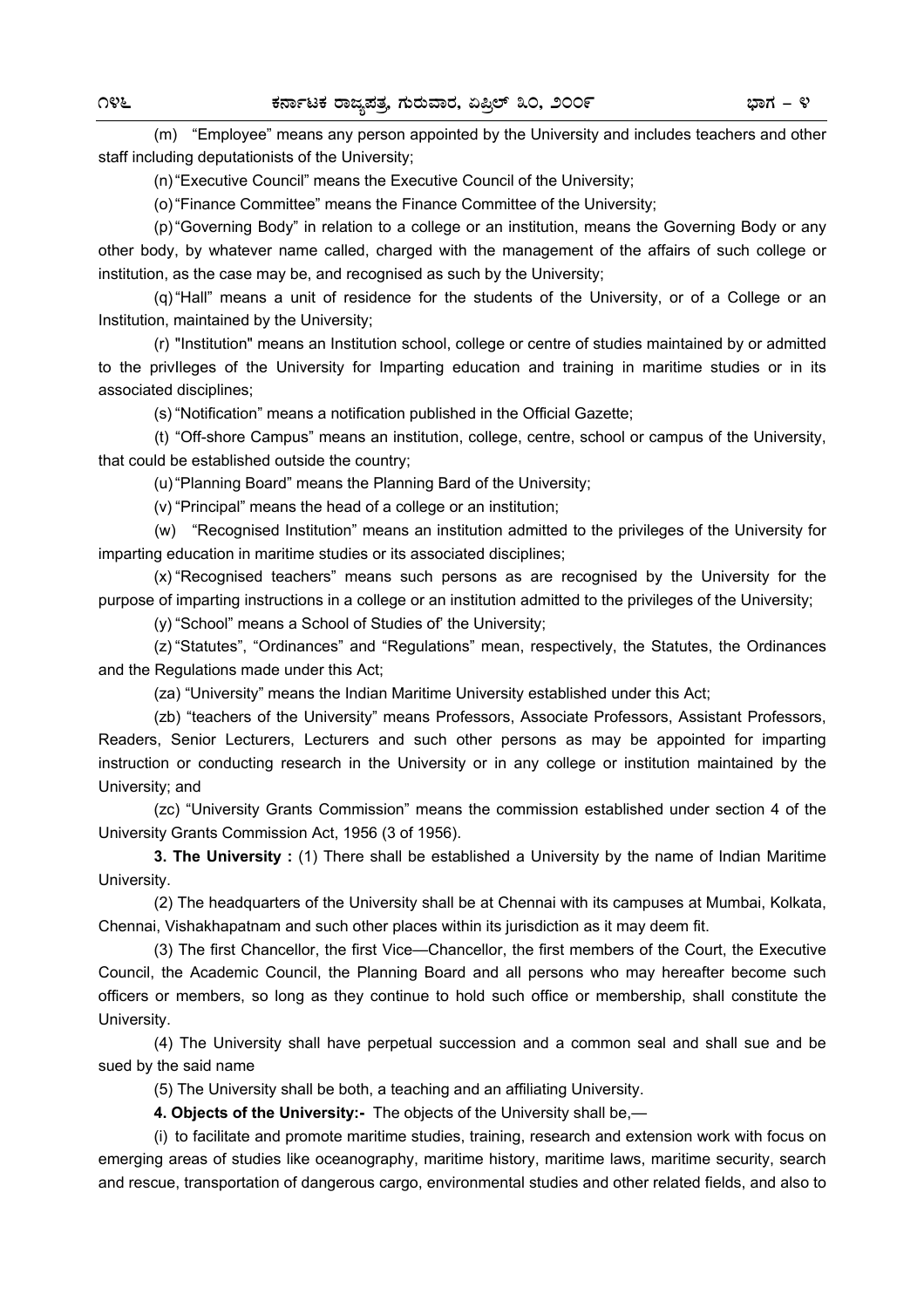achieve excellence in these and connected fields and other matters connected therewith or incidental thereto;

 (ii) to promote advanced knowledge by providing institutional and research facilities in such branches of learning as it may deem fit and to make provisions for integrated courses in Science and other key and frontier areas of Technology and allied disciplines in the educational programmes of the University;

 (iii) to take appropriate measures for promoting innovations in teaching-learning process, interdisciplinary studies and research; and to pay special attention to the promotion of educational and economic interests and welfare of the people of India;

 (iv) to promote freedom, secularism, equality and social justice as enshrined in the Constitution of India and to act as catalyst in socio-economic transformation by promoting basic attitudes and values of essence to national development; and

 (v) to extend the benefits of knowledge and skills for development of individuals and society by associating the University closely with local, regional and national issues of development

**5. Powers of the University:-** The University shall have the following powers, namely:-

(i) to provide for instruction in such branches of learning as the University may, from time to time, determine and to make provision for research and for the advancement and dissemination of knowledge;

(ii) to make provision for recognised institutions to undertake special studies;

(iii) to establish and maintain campuses, colleges, institutions, departments, laboratories, libraries, museums, centres of research, training and specialised studies;

 (iv) to establish and maintain hostels, health centres and other related facilities like auditoria, playgrounds, gymnasiums, swimming pools, training ships;

 (v) to provide for establishment of campuses for serving a group of recognised colleges and to provide for and maintain common resource centres in such campuses in the form of libraries, laboratories, computer centres and the like centres of learning;

 (vi)to grant, subject to such conditions as the University may determine, diplomas for certificates other than Certificates of Competencies of Sea-farers, which shall continue to be issued by Director-General of Shipping, Government of India till the Central Government otherwise decides, and confer degrees and other academic distinctions on the basis of examinations, evaluation or any other method of testing on persons, and to withdraw any such diplomas, certificates, degrees or other academic distinctions for good and sufficient cause;

(vii) to confer honorary degrees or other distinctions in the manner prescribed by the Statutes;

(viii) to organise and to undertake extra-mural studies, training and extension services;

 (ix) to Institute Directorships, Principalships, Professorships, Associate Professorships, Assistant Professorships and other teaching or academic positions, required by the University and to appoint persons to such Principalships, Professorships, Associate Professorships, Assistant Professorships or academic positions;

(x) to provide for the terms and conditions of service of—

 (i) Directors, Principals and teachers and other members of the academic staff appointed by the University;

(ii) teachers and other members of the academic staff appointed by any college or institution; and

 (iii) any other employee of recognised college or institution, whether appointed by the University or such college or institution;

 (xi) to appoint persons working in any other University or organisation as teachers of the University for a specified period;

(xii) to recognise an Institution of higher learning for such purposes as the University may determine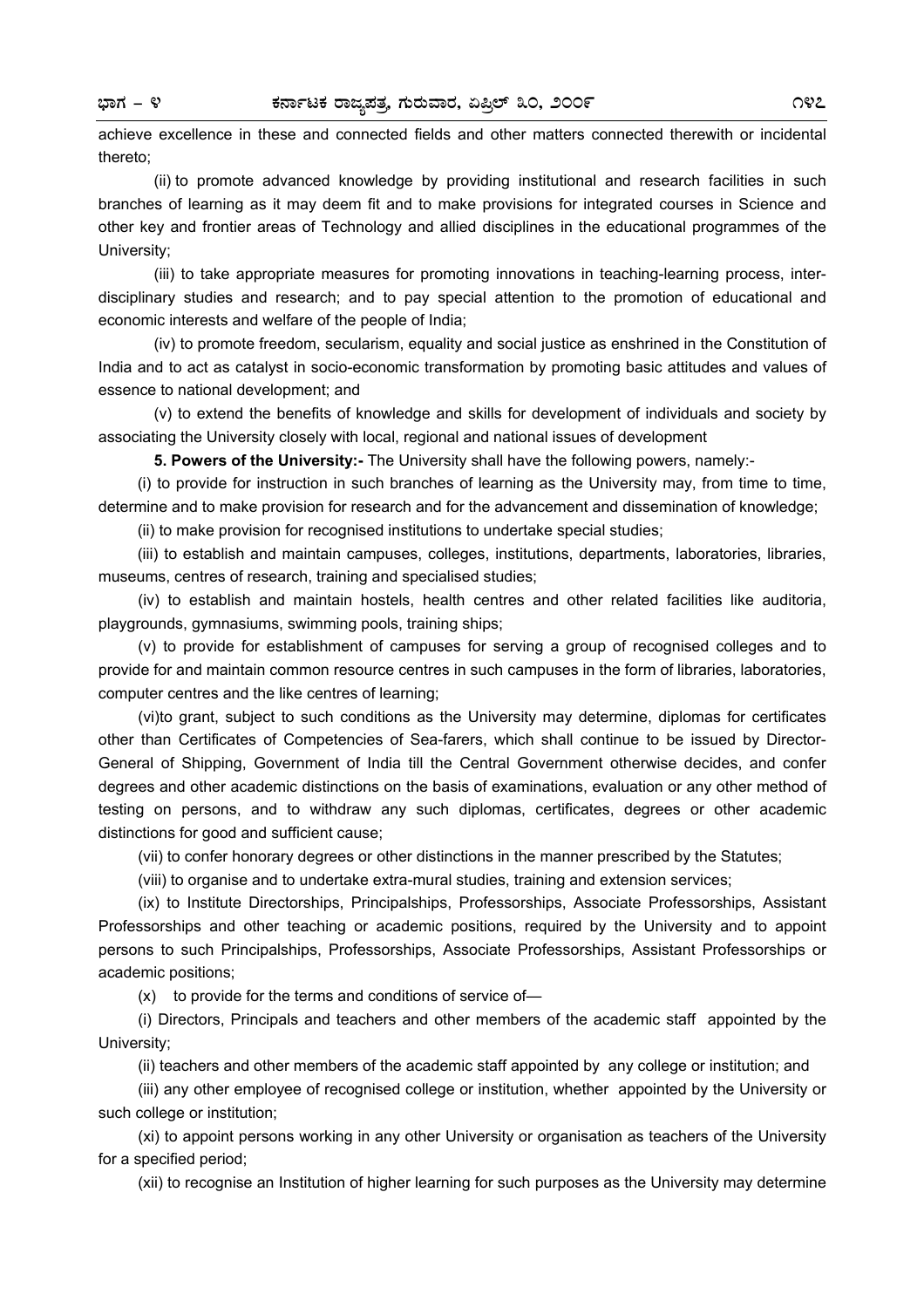and to withdraw such recognition;

 (xiii) to orgañise and conduct refresher courses, workshops, seminars and other programmes for teachers, evaluators and other academic staff;

 (xiv) to appoint on contract or otherwise visiting Professors, Emeritus Professors, Consultants, Scholars and such other persons who may contribute to the advancement of the objects of the University;

 (xv) to create teaching, non-teaching, administrative, ministerial and other posts in the University and to make appointments thereto;

(xvi) to co-operate or collaborate or associate with any other University or authority or institution of higher learning within India or abroad, in such manner and for such purposes as the Uniersity may determine;

(xvii) to approve appointment of persons for imparting instructions in any institution admitted to the privileges of the University and to withdraw such approval;

(xviii) to inspect recognised institutions through suitable machinery established for the purpose, and to take measures to ensure that proper standards of instruction, teaching and training are maintained by them, and adequate library, laboratory, hospital, workshop and other academic facilities are provided for;

(xix) to prescribe fees and other charges to be levied on the students of self-financing colleges and institutions;

(xx) to coordinate the work of different colleges and institutions working in the same and similar areas;

(xxi) to set up central facilities like computer centre, training centre, instrumentation centre, library, simulators;

(xxii) to set up curriculum development centres for different subjects;

(xxiii) to admit to its privileges colleges and institutions, not maintained by the University, and to withdraw all or any of those privileges in accordance with such conditions as may be prescribed by the Statutes;

(xxiv) to recognise guide, supervise and control Halls not maintained by the University and other accommodation for students, and to withdraw any such recognition;

(xxv) to make provision for research and advisory services and for that purpose, to enter into such arrangements with other institutions or bodies as the University may deem necessary;

(xxvi) to prescribe fees for recognising of colleges and institutions;

(xxvii) to determine standards of admission to the University which may include examination, evaluation or any other method of testing;

(xxviii) to institute and award fellowships, scholarships, studentships, assistantships, medals and prizes;

(xxix) to demand and receive payment of fees and other charges;

(xxx) to supervise the residences of the students of the University and to make arrangements for promoting their health and general welfare;

(xxxi) to make such special arrangements in respect of women students as the University may consider desirable;

(xxxii) to regulate the conduct of the students of the University and of colleges and institutions;

(xxxiii) to control and regulate admission of students for various courses of study in Departments, recognised institutions, schools and centres of studies;

(xxxiv) to regulate the work and conduct of the employees of the University and of the employees of the colleges and institutions;

(xxxv) to regulate and enforce discipline among the employees and students of the University and to take such disciplinary measures in this regard as may be deemed necessary;

(xxxvi) to prescribe code of conduct for managements of recognised colleges and institutions;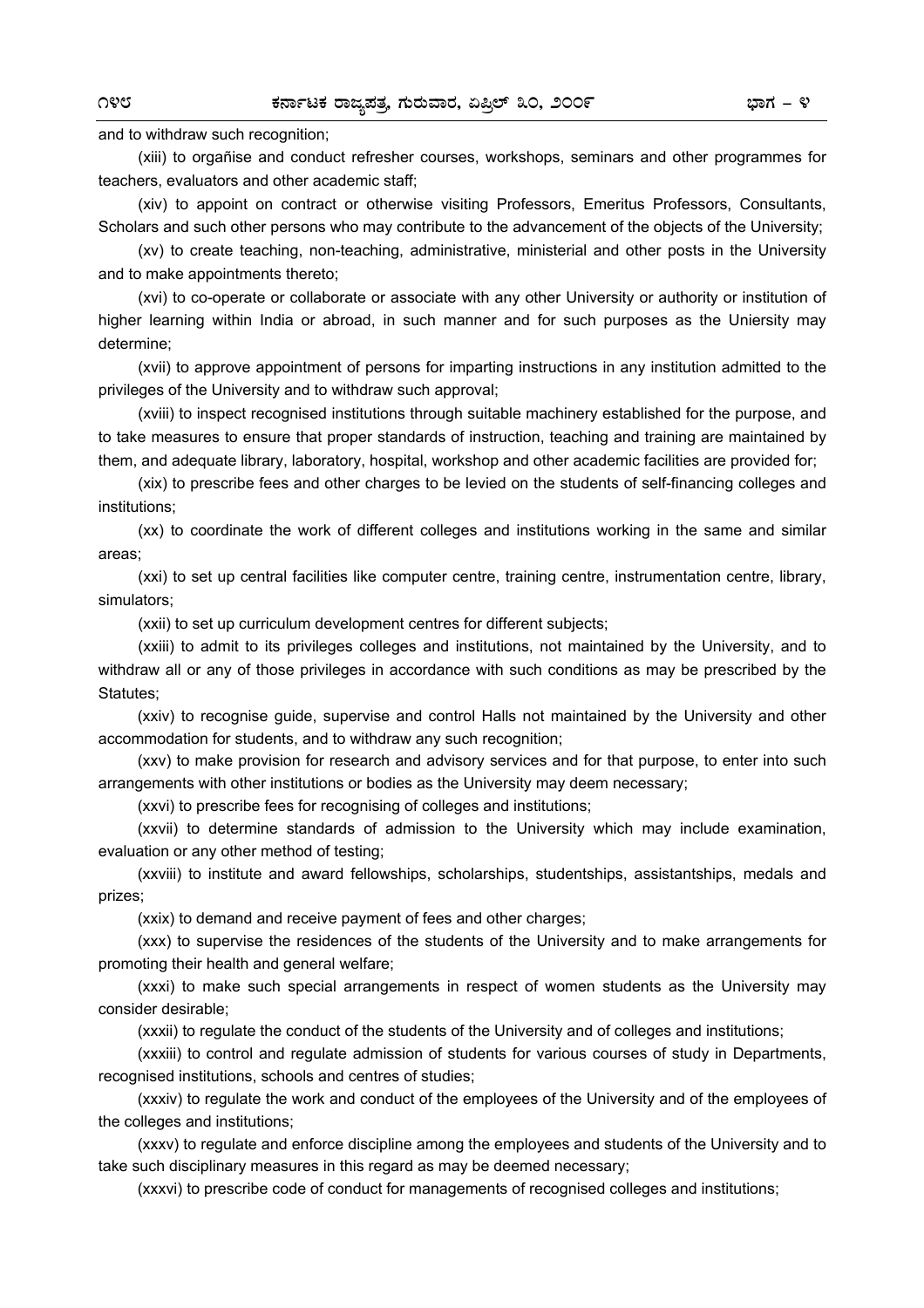(xxxvii) to make arrangements for promoting the health and general welfare of the employees of the University and those of colleges and institutions;

(xxxviii) to receive benefactions, donations and gifts from persons and to name after them such chairs, institutions, buildings and the like, the University may determine, whose gift or donation to the University is worth such amount as the University may decide;

(xxxix) to acquire, hold, manage and dispose of any property, movable or immovable, including trust and endowment properties for the purposes of the University;

(xl) to borrow, with the approval of the Central Government, on the security of the property of the University, money for the purposes of the University;

(xli) to assess needs of the students in terms of subjects, fields of specialisation, levels of education and training of technical manpower, both on short and long term basis, and to initiate necessary programmes to meet these needs;

(xlii) to initiate measures to enlist the co-operation of the industry to provide complementary facilities;

(xliii) to provide for instruction through "distance learning" and "open approach" and for mobility of students from the non-formal open learning stream to the formal stream and vice versa;

(xliv) to establish such campuses, special centres, specialised laboratories or other units for research and instruction as are, in the opinion of the University, necessary for the furtherance of its objective;

(xlv) to confer autonomous status on a college or an institution or a Department, as the case may be, in accordance with the Statutes;

(xlvi) to arrange for the training to upgrade maritime standard of the employees of the industry and institutes and to levy fees for such training as prescribed by the Statutes ;

(xlvii) to establish Off-shore Campus at any place outside the Country as and when it is considered necessary for advancing the aims and objectives of the University; and

(xlviii) to do all such other acts and things as may be necessary, incidental or conducive to the attainment of all or any of its objects.

**6. Jurisdiction:-** The jurisdiction of the University shall extend to the whole of India.

**7. University open to all classes, castes and creed:-** The University shall be open to persons of either sex and of whatever caste, creed, race or class, and it shall not be lawful for the University to adopt or impose on any person, any test whatsoever of religious belief or profession in order to entitle him to be appointed as a teacher of the University or to hold any other office therein or be admitted as a student in the University or to graduate thereat or to enjoy or exercise any privilege thereof:

Provided that nothing in this section shall be deemed to prevent the University from making special provisions for the employment or promotion of educational interests of women, physically handicapped or of persons belonging to the weaker sections of the society and, in particular, of the Scheduled Castes and the Scheduled Tribes.

**8. Fund of the University:-** (1) There shall be a University Fund which shall include-

 (a) any contribution or grant made by the Central Government or an instrumentality of the Central Government;

(b) any contribution or grant made by the State Governments;

 (c) any contribution from the shipping companies, off-shore construction companies and diving companies;

 (d) any bequests, donations, endowments or other grants made by any private Individual or Institution;

(e) income received by the University from fees and charges; and

(f) amounts received from any other source.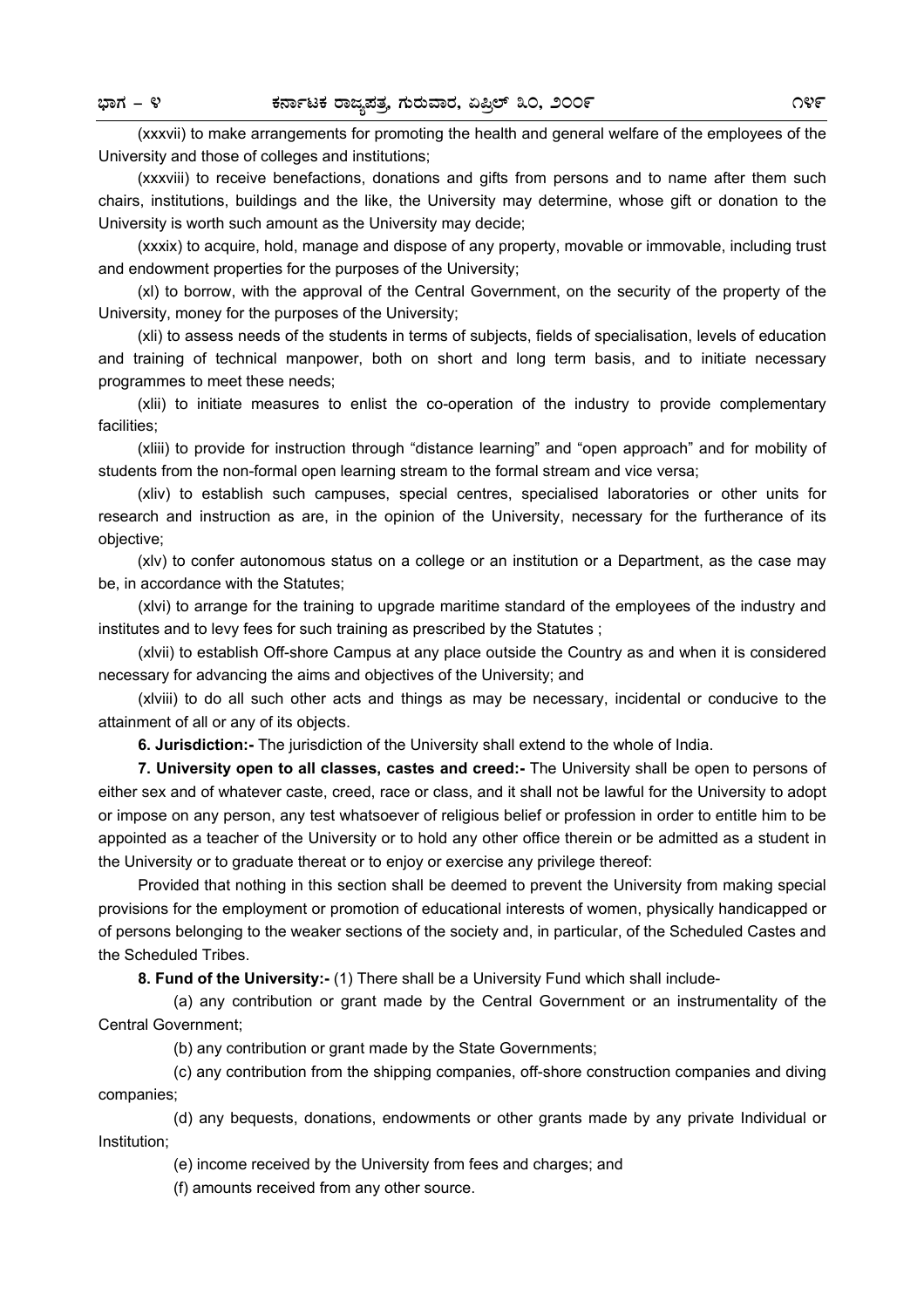(2) The said fund shall be utilised for such purposes of the University and in such manner as may be prescribed by the Statutes and the Ordinances.

**9. The Visitor:-** (1) The President of India shall be the Visitor of the University.

(2) The Visitor may, from time to time, appoint one or more persons to review the work and progress of the University, including colleges and Institutions managed by It, and to submit a report thereon; and upon receipt of that report, the Visitor may, after obtaining the views of the Executive Council thereon through the Vice-Chancellor, take such action and issue such directions as he considers necessary in respect of any of the matters dealt with in the report and the University shall be bound to comply with such directions.

(3) The Visitor shall have the right to cause an inspection to be made by such person or persons as he may direct, of the University, its buildings, libraries, laboratories and equipment, and of any college, institution or Campus maintained by the University or admitted to its privileges; and also of the examinations, instruction and other work conducted or done by the University and to cause an inquiry to be made in like manner in respect of any matter connected with the administration or finances of the University, colleges or institutions.

(4) The Visitor shall, in every matter referred to in sub-section (3), give notice to the University of his intention to cause an inspection or inquiry to be made,—

 (a) to the University, if such inspection or inquiry is to be made in respect of the University or any college or Institution maintained by it, or

(b) to the management of the college or Institution if the Inspection or Inquiry is to be made in respect of the college or Institution admitted to the privileges of the University,

and the University or the management, as the case may be, shall have the right to make such representations to the Visitor, as it may consider necessary.

 (5) After considering the representations, if any, made by the University or the management, as the case may be, the Visitor may cause to be made such inspection or inquiry as is referred to in sub-section (3).

 (6) Where any inspection or inquiry has been caused to be made by the Visitor, the University or the management shall be entitled to appoint a representative, who shall have the right to be present in person and be heard at such inspection or inquiry.

 (7) The Visitor may, if the inspection or inquiry is made in respect of the University, college or institution maintained by it, address the Vice - Chancellor with reference to the result of such inspection or inquiry together with such views and advice with regard to the action to be taken thereon, as the Visitor may be pleased to offer, and on receipt of address made by the Visitor, the Vice-Chancellor shall communicate forthwith to the Executive Council the results of the inspection or inquiry, and the views of the Visitor and the advice tendered by him upon the action to be taken thereon.

 (8) The Visitor may, if the inspection or inquiry is made in respect of any college or institution admitted to the privileges of the University, address the management concerned through the Vice-Chancellor with reference to the result of such inspection or inquiry, his views thereon and such advice as he may be pleased to offer upon the action to be taken thereon.

 (9) The Executive Council or the management, as the case may be, shall communicate, through the Vice-Chancellor to the Visitor such action, if any, as it proposes to take or has been taken upon the result of such inspection or inquiry.

 (10) Where, the Executive Council or the management, does not, within a reasonable time, take action to the satisfaction of the Visitor, the Visitor may, after considering any explanation furnished or representation made by the Executive Council or the management issue such directions as he may think fit and the Executive Council shall comply with such directions.

(11) Without prejudice to the foregoing provisions of this section, the Visitor may, by order in writing,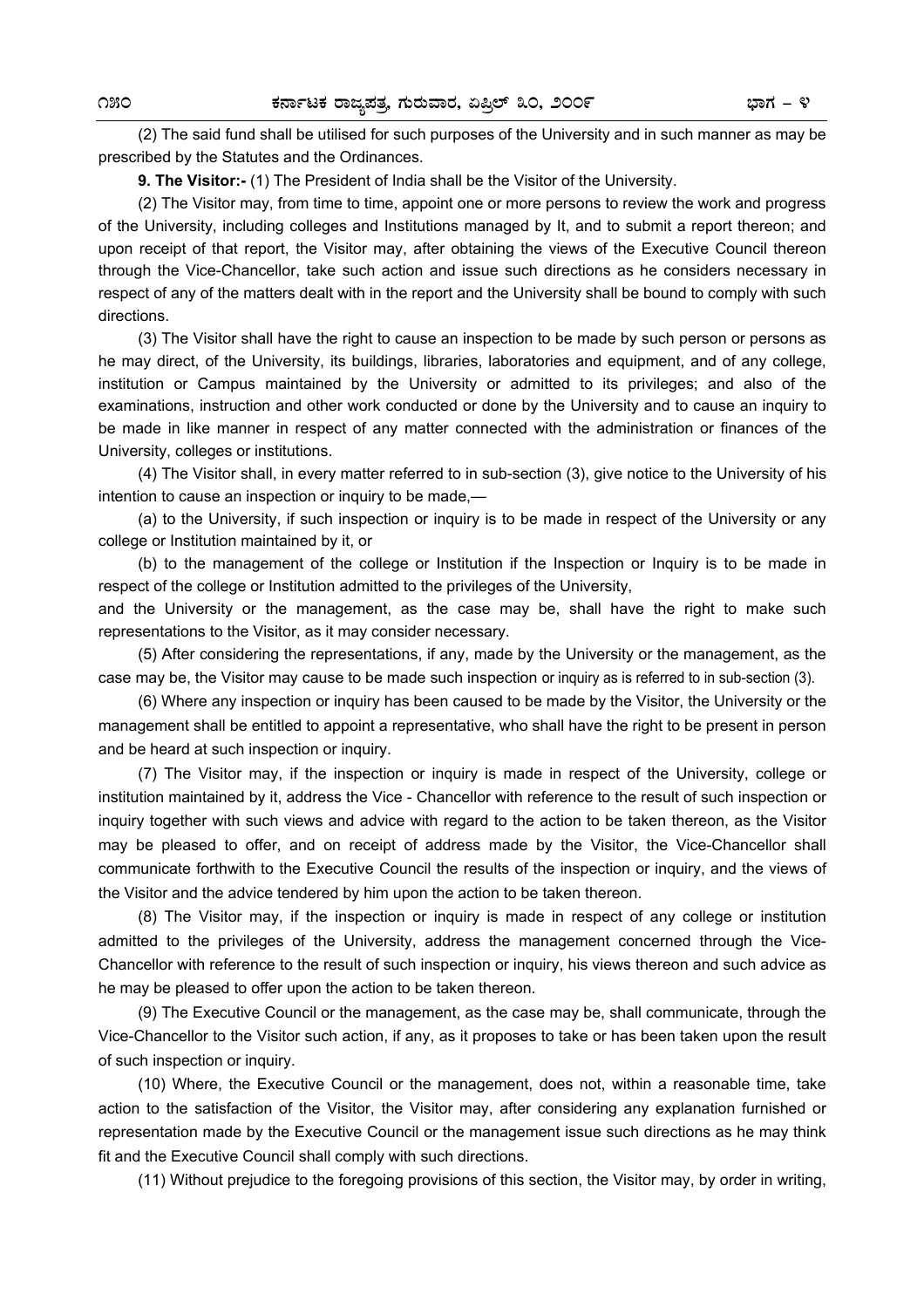annul any proceeding of the University which is not in conformity with the Act, the Statutes or the Ordinances:

 Provided that before making any such order, the Visitor shall call upon the Registrar to show cause why such an order should not be made, and, if any cause is shown within a reasonable time, he shall consider the same.

 (12) Notwithstanding anything contained in the foregoing provisions, the Visitor may give any direction to the University after giving an opportunity to the University as the circumstances warrant.

(13) The Visitor shall have such other powers as may be prescribed by the Statutes.

**10. Officers of the University:-** The following shall be the officers of the University:-

- (1) the Chancellor;
- (2) time Vice Chancellor;
- (3) the Pro-Vice-Chancellor;
- (4) the Deans of Schools;
- (5) the Directors;
- (6) the Registrars;
- (7) the Finance Officer; and
- (8) such other officers as may be declared by the Statutes to be officers of the University.

**11. The Chancellor:-** (1) The Chancellor shall be appointed by the Visitor in such manner as may be prescribed by the Statutes.

(2) The Chancellor shall, by virtue of his office, be the Head of the University.

(3) The Chancellor shall, if present, preside at the convocations of the University held for conferring degrees.

**12. The Vice Chancellor:-** (1) The Vice - Chancellor shall be appointed by the Visitor in such manner as may be prescribed by the Statutes.

(2) The Vice-Chancellor shall be the principal executive and academic officer of the University, and shall exercise general supervision and control over the affairs of the University and give effect to the decisions of all the authorities of the University.

(3) The Vice-Chancellor may, if he is of opinion that immediate action is necessary on any matter, exercise any power conferred on any authority of the University by or under this Act and shall report to such authority the action taken by him on such matter:

Provided that if the authority concerned is of opinion that such action ought not to have been taken, it may refer the matter to the Visitor whose decision thereon shall be final:

Provided further that any person in the service of the University who is aggrieved by the action taken by the Vice-Chancellor under this sub-section shall have the right to appeal against such action to the Executive Council within three months from the date on which decision on such action is communicated to him and thereupon the Executive Council may confirm, modify or reverse the action taken by the Vice-Chancellor.

(4) The Vice - Chancellor, if he is of the opinion that any decision of any authority of the University is beyond the powers of the authority conferred by the provisions of this Act, the Statutes or the Ordinances or that any decision taken is not in the interest of the University, may ask the authority concerned to review its decision within sixty days of such decision and if the authority refuses to review the decision either in whole or in part or no decision is taken by it within the said period of sixty days, the matter shall be referred to the Visitor whose decision thereon shall be final.

(5) The Vice - Chancellor may cause no inspection to be made by such person or persons as he may direct of a college or an Institution not being maintained by the University, its buildings, libraries,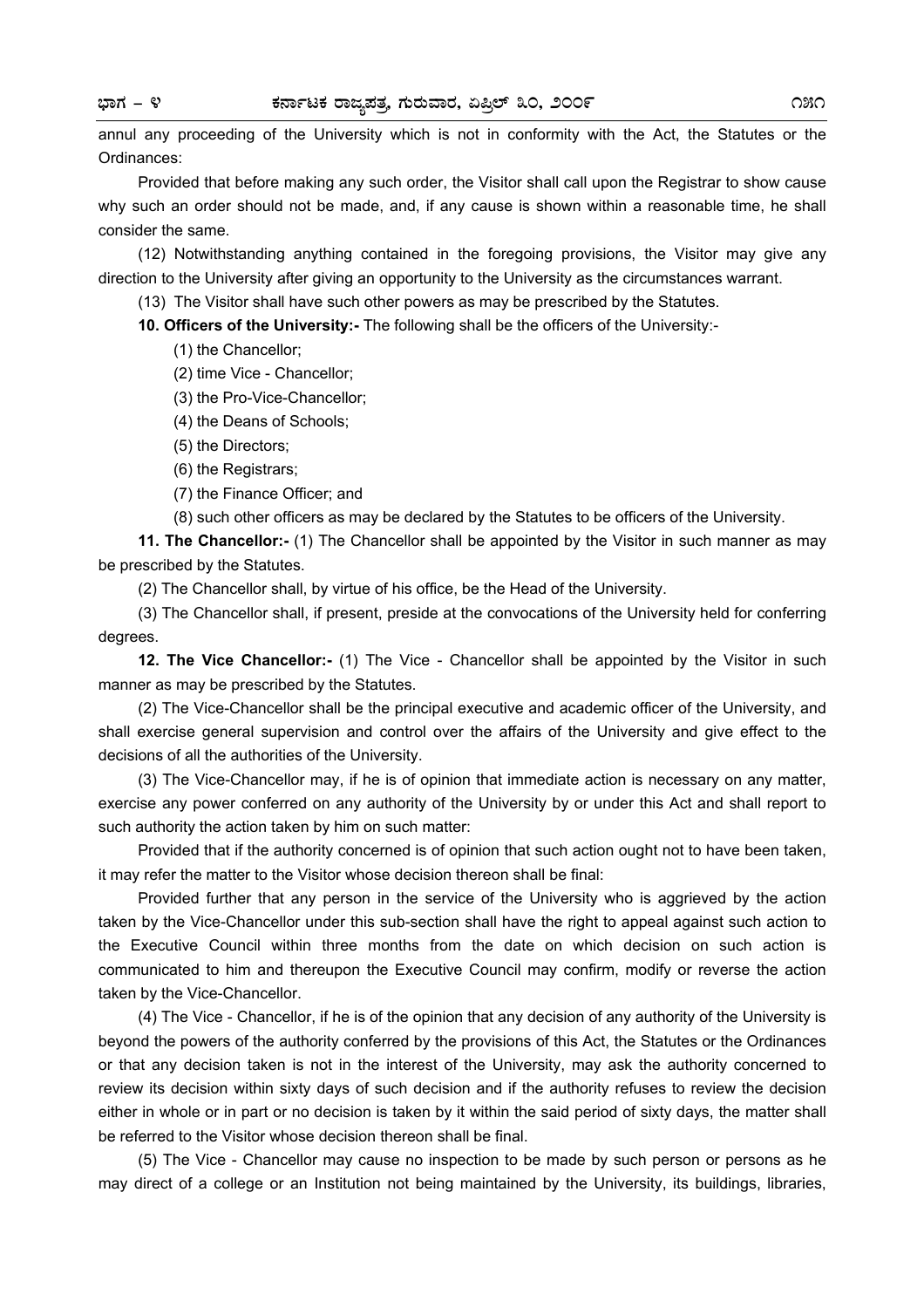laboratories and equipment, and also examinations, teaching and other work conducted or done by the college or the institution and cause an inquiry, to be made in the like manner, in respect of any matter connected with the administration or finance of the college or the institutions.

 (6) The Vice-Chancellor shall exercise such other powers and perform such other duties as may be prescribed by the statutes or the Ordinances.

**13. The Pro - Vice Chancellor:-** The Pro-Vice-Chancellor shall be appointed in such manner, on such terms and conditions of service, and shall exercise such powers and perform such duties, as may be prescribed by the Statutes.

 **14. Deans of Schools:-** Every Dean of a School shall be appointed in such manner and shall exercise such powers and perform such duties, as may be prescribed by the Statutes.

**15. Directors:-** Every Director shall be appointed in such manner, on such terms and conditions of service, and perform such duties, as may be prescribed by the Statutes.

**16. Registrars:-** (1) Every Registrar shall be appointed in such manner, as may be prescribed by the Statutes.

(2) The Registrar shall have the power to enter into agreement sign documents and authenticate records on behalf of the University.

(3) Every Registrar shall exercise such powers and perform such duties, as may be prescribed by the Statutes.

**17. The Finance Officer:-** The Finance Officer shall be appointed in such manner and shall exercise such powers and perform such duties, as may be prescribed by the Statutes.

**18. Other officers:-** The manner of appointment and powers and duties of the other officers of the University shall be prescribed by the Statutes.

**19. Authorities of the University:-** The following shall be the authorities of the University:—

(1) the Court;

(2) the Executive Council;

(3) the Academic Council;

(4) the Planning Board;

(5) the Board of Affiliation and Recognition;

(6) the Boards of Schools;

(7) the Finance Committee; and

(8) such other authorities as may be declared by the Statutes to be the authorities of the University.

**20. The Court:-** (1) The constitution of the Court and the term of office of its members shall be prescribed by the Statutes.

(2) Subject to the provisions of this Act, the Court shall have the following powers and functions, namely:—

 (a) to review, from time to time, the broad policies and programmes of the University and to suggest measures for the improvement and development of the University;

 (b) to consider and pass resolutions on the annual report and the annual accounts of the University and the audit report on such accounts;

(c) to advise the Visitor in respect of any matter which may be referred to it for advice; and

(d) to perform such other functions as may be prescribed by the Statutes.

**21. The Executive Council:-** (1) The Executive Council shall be the principal executive body of the University.

 (2) The constitution of the Executive Council, the term of office of its members and its powers and functions shall be prescribed by the Statutes.

**22. The Academic Council:-** (1) The Academic Council shall be the principal academic body of the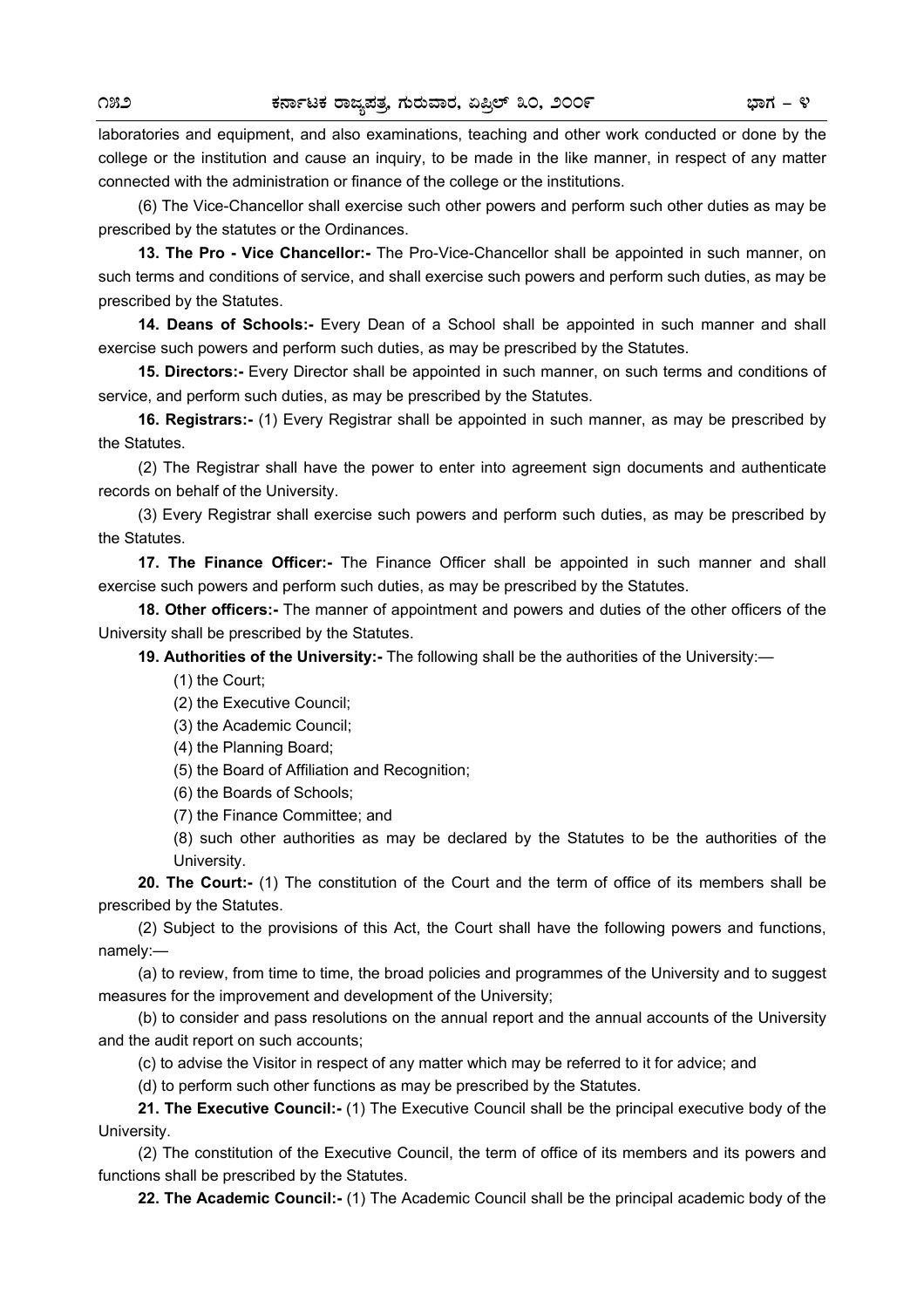University and shall, subject to the provisions of this Act, the Statutes and the Ordinances, have the control and supervision over, and be responsible for, the maintenance of standards of instruction, education and examination within the University and shall exercise such other powers and perform such other duties as may be conferred or imposed upon it.

 (2) The Academic Council shall have the right to advise the Executive Council on all academic matters.

 (3) The constitution of the Academic Council and the term of office of its members shall be such as may be prescribed by the Statutes.

**23. The Board of Affiliation and Recognition:-** (1) The Board of Affiliation and Recognition shall be responsible for admitting colleges and institutions to the privileges of the University.

(2) The constitution of the Board of Affiliation and Recognition, the term of office of its members and its powers and duties shall be such as may be prescribed by the Statutes.

**24. The Planning Board:-** (1) The Planning Board shall be the principal planning body of the University.

(2) The Planning Board shall be responsible for monitoring the development of the University.

(3) The constitution of the Planning Board, term of office of its members and its powers and functions shall be prescribed by the Statutes.

**25. The Boards of Schools:-** (1) There shall be such number of Boards of Schools as the University may determine from time to time.

(2) The constitution, powers and functions of the Boards of Schools shall be such as may be prescribed by the Statutes.

**26. The Finance Committee:-** The constitution, powers and functions of the Finance Committee shall be prescribed by the Statutes.

**27. Other authorities of the University:-** The constitution, powers and functions of other authorities, as may be declared by the Statutes to be the authorities of the University, shall be prescribed by the Statutes.

**28. Power to make statutes:-** Subject to the provisions of this Act, the Statutes may provide for all or any of the following matters, namely:—

(a) the constitution, powers and functions of the authorities and other bodies of the University, as may be constituted from time to time;

 (b) the election and continuance in office of the members of the said authorities and bodies, the filling up of vacancies of members, and all other matters relating to those authorities and other bodies for which it may be necessary or desirable to provide;

(c) the manner of appointment of the officers of the University, terms and conditions of service, their powers and duties and emoluments;

(d) the manner of appointment of teachers, academic staff and other employees of the University and their emoluments;

 (e) the manner of appointment of teachers and academic staff working in any other University or organisation for a specific period for undertaking a joint project, their terms and conditions of service and emoluments;

 (f) the conditions of service of employees including provision for pension, insurance and provident fund, the manner of termination of service and disciplinary action;

(g) the principles governing the seniority of service of the employees of the University;

 (h) the procedure for arbitration in cases of dispute between employees or students and the University;

 (i) the procedure for appeal to the Executive Council by any employee or student against the action of any officer or authority of the University;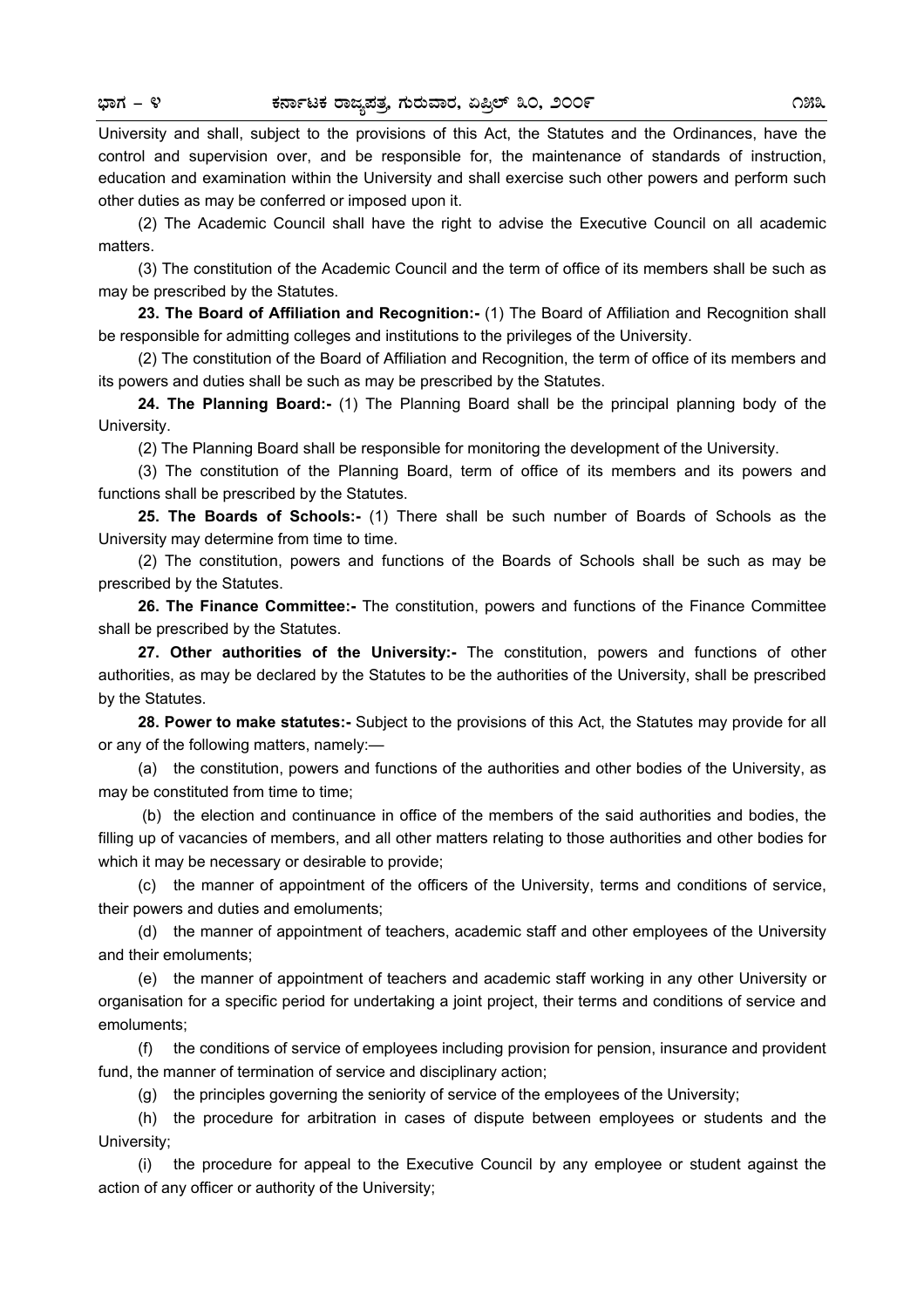(j) the conferment of autonomous status on a college or an institution or a Department;

 (k) the establishment and abolition of Schools, Departments, Centres, Halls, colleges and institutions;

- (l) the conferment of honorary degrees;
- (m) the withdrawal of degrees, diplomas, certificates and other academic distinctions;

 (n) the conditions under which colleges and institutions may be admitted to the privileges of the University and the withdrawal of such privileges;

(o) the institution of fellowships, scholarships, studentships, assistantships medals and prizes;

- (p) the delegation of powers vested in the authorities or officers of the University;
- (q) the maintenance of the discipline among the employees and students; and

(r) all other matters which by this Act are to be or may be provided for by the Statutes.

 **29. Statutes how to be made:-** (1) The first Statutes are those set out in the Schedule.

 (2) The Executive Council may, from time to time, make new or additional Statutes or may amend or repeal the Statutes referred to in sub-section (1):

 Provided that the Executive Council shall not make, amend or repeal any Statutes affecting the status, powers or constitution of any authority of the University until such authority has been given an opportunity of expressing an opinion in writing on the proposed changes, and any opinion so expressed shall be considered by the Executive Council.

(3) Every new Statute or addition to the Statutes or any amendment or repeal of a Statute shall require the assent of the Visitor who may assent thereto or withhold assent or remit to the Executive Council for consideration.

(4) A new Statute or a Statute amending or repealing an existing Statute shall have no validity unless it has been assented to by the Visitor.

(5) Notwithstanding anything contained in the foregoing sub-sections, the Visitor may make new or additional Statutes or amend or repeal the Statutes referred to in sub-section (1) during the period of three years immediately after the commencement of this Act:

Provided that the Visitor may, on the expiry of the said period of three years, make, within one year from the date of such expiry, such detailed Statutes as he may consider necessary and such detailed Statutes shall be laid before both Houses of Parliament.

(6) Notwithsanding anything contained in the foregoing sub-section, the Visitor may direct tire University to make provisions in the Statutes in respect of any matter specified by him and if the Executive Council is unable to implement such direction within sixty days of its receipt, the Visitor may, after considering the reasons, if any, communicated by the Executive Council for its inability to comply with such direction, make or amend the Statutes suitably.

**30. Power to make Ordinances:-** (1) Subject to the provisions of this Act and the Statutes, the Ordinances may provide for all or any of the following matters, namely:—

(a) the admission of students to the University and their enrolment as such;

(b) the courses of study to be laid down for all degrees, diplomas and certificates of the University;

(c) the medium of instruction and examination;

 (d) the award of degrees, diplomas, certificates and other academic distinctions, the qualifications for the same and the means to be taken relating to the granting and obtaining of the same;

 (e) the fees to be charged for courses of study in the University and for admission to the examinations, degrees and diplomas of the University;

 (f) the conditions for award of fellowships, scholarships, studentships, assistantships, medals and prizes;

 (g) the conduct of examinations, including the term of office and manner of appointment and the duties of examining bodies, examiners and moderators;

(h) the conditions of residence of the students of the University;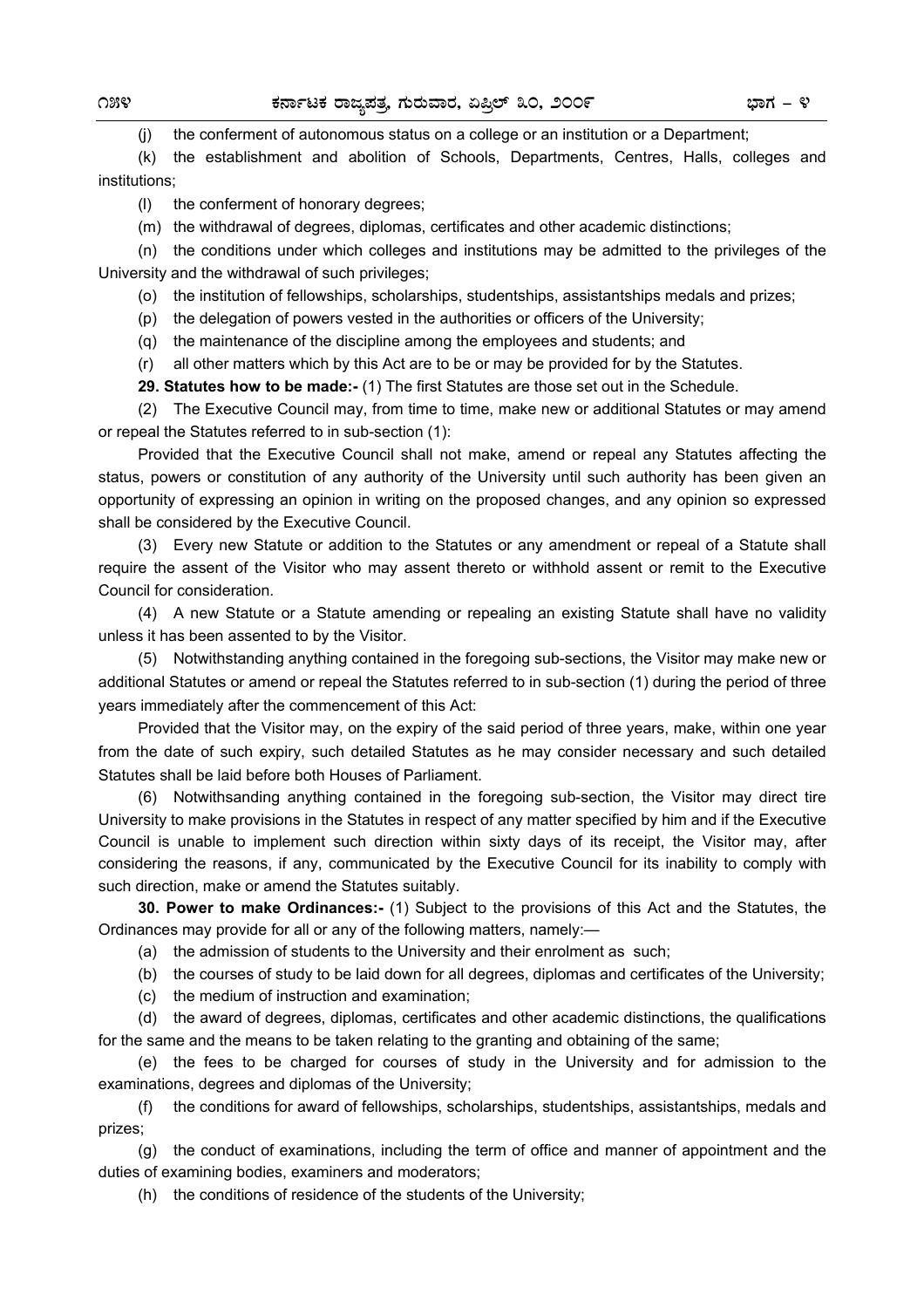(i) the special arrangements, if any, which may be made for the residence, discipline and teaching of women students and the prescribing of special courses of studies for them;

 (j) the appointment and emoluments of employees other than those for whom provision has been made in the Statutes;

(k) the establishment of centre of Studies, Board of Studies, Special centre, Specialised Laboratories and other Committees;

(l) the manner of co-operation and collaboration with other Universities In India or abroad and authorities including learned bodies or associations;

 (m) the creation, composition and functions of any other body which is considered necessary for improving the academic life of the University;

 (n) such other terms and conditions of service of teachers and other academic staff as are not prescribed by the Statutes;

(o) the management of colleges and institutions maintained by the University;

 (p) the supervision and management of colleges and Institutions admitted to the privileges of the University;

(q) the setting up of a machinery for redressal of grievances of employees; and

(r) all other matters which by this Act or the Statutes may be provided for by the Ordinances.

(2) The first Ordinances shall be made by the Vice-Chancellor with the previous approval of the Central Government and the Ordinances so made may be amended, repealed or added to at any time by the Executive Council in the manner prescribed by the Statutes.

**31. Regulations:-** The authorities of the University may make Regulations, consistent with this Act, the Statutes and the Ordinances in the manner prescribed by the Statutes, for the conduct of their own business and that of the Committees, if any, appointed by them and not provided for by this Act, the Statutes or the Ordinances.

**32. Annual report:-** (1) The annual report of the University shall be prepared under the direction of the Executive Council, which shall include, among other matters, the steps taken by the University towards the fulfilment of its objects and shall be submitted to the Court on or after such date as may be prescribed by the Statutes and the Court shall consider the report in Its annual meeting.

(2) The Court shall submit the annual report to the visitor along with its comments, if any.

 (3) A copy of the annual report, as prepared under sub-section (1), shall also be submitted to the Central Government, which shall, as soon as may be, cause the same to be laid before both Houses of Parliament.

**33. Annual accounts:-** (1) The annual accounts and balance sheet of the University shall be prepared under the directions of the Executive Council and shall, once at least every year and at intervals of not more than fifteen months, be audited by the Comptroller and Auditor-General of India or by such persons as he may authorise in this behalf.

 (2) A copy of the annual accounts together with the audit report thereon shall be submitted to the visitor and the Court along with the observations, if any, of the Executive Council.

 (3) Any observation made by the Visitor on the annual accounts shall be brought to the notice of the Court and the observations of the Court, if any, shall, after being considered by the Executive Council, be submitted to the Visitor.

 (4) A copy of the annual accounts together with the audit report as submitted to the Visitor, shall also be submitted to the Central Government, which shall, as soon as may be, cause the same to be laid before both Houses of Parliament.

 (5) The audited annual accounts after having been laid before both Houses of Parliament shall be published in the Gazette of India.

**34. Conditions of service of employees:-** (1) The University shall enter into written contract of service with every employee of the University appointed on regular basis or otherwise and the terms and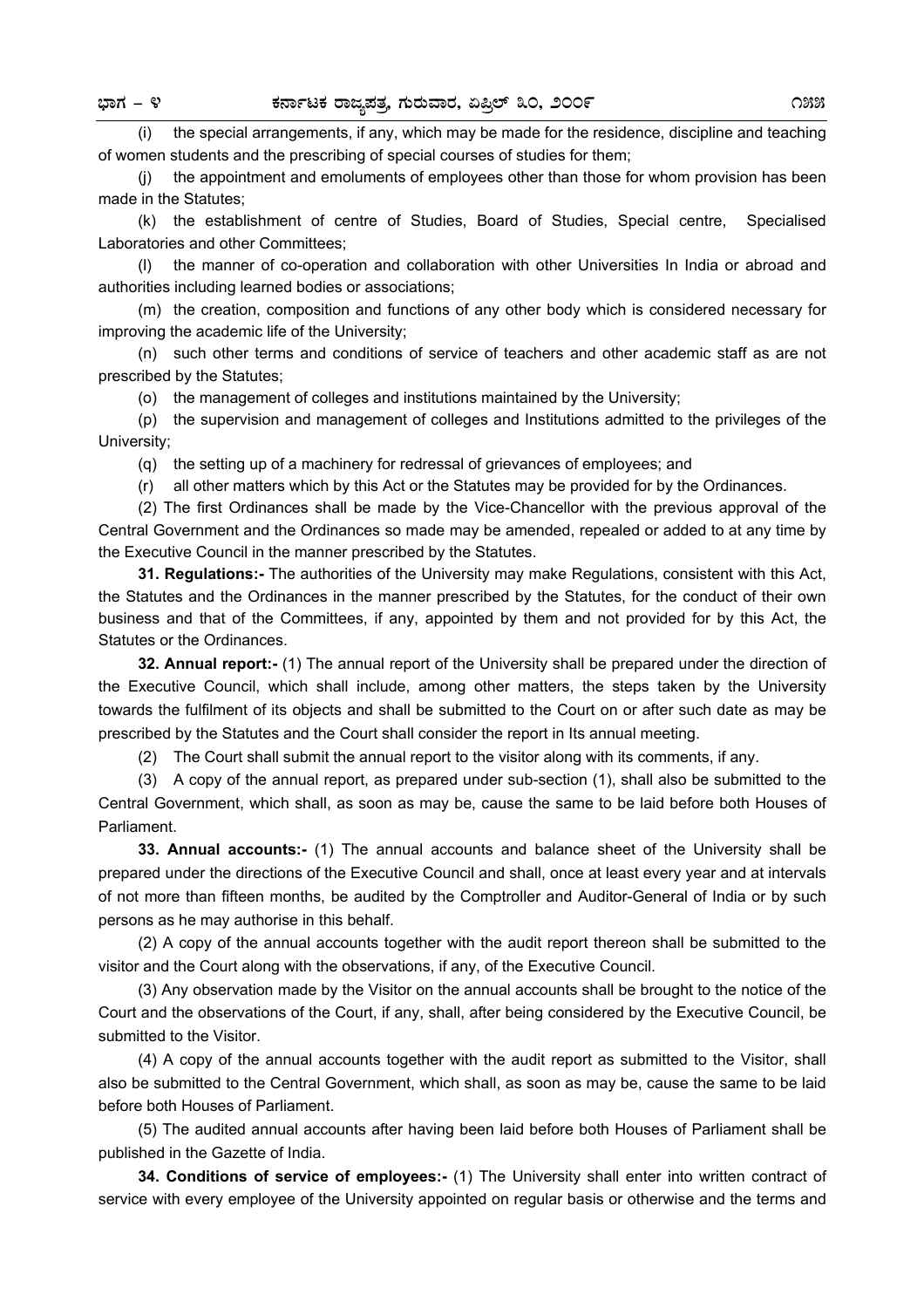conditions of the contract shall not be inconsistent with the provisions of this Act, the Statutes and the Ordinances.

 (2) A copy of the contract referred to in sub-section (1) shall be kept with the University and a copy thereof shall also be furnished to the employee concerned.

**35. Tribunal of Arbitration:-** (1) Any dispute arising out of the contract between the University and any employee shall, at the request of the employee, be referred to a Tribunal of Arbitration consisting of one member appointed by the Executive Council, one member nominated by the employee concerned and an umpire appointed by the Visitor.

(2) The decision of the Tribunal of Arbitration shall be final and binding on the Parties.

(3) Every request made by the employee under sub-section (1), shall be deemed to be a submission to arbitration upon the terms of this section within the meaning of the Arbitration and Conciliation Act, 1996. (26 of 1996).

(4) The procedure for regulating the work of the Tribunal shall be prescribed by the Statutes.

**36. Procedure of appeal and arbitration in disciplinary cases against students:-** (1) Any student or candidate for an examination whose name has been removed from the rolls of the University by the orders or resolution of the Vice-Chancellor and who has been debarred from appearing at the examinations of the University for more than one year, may, within ten days of the date of receipt of such orders or copy of such resolution by him, appeal to the Executive Council and the Executive Council may confirm, modify or reverse the decision of the Vice-Chancellor or the Committee, as the case may be.

(2) Any dispute arising out of any disciplinary action taken by the University against a student shall, at the request of such student, be referred to a Tribunal of Arbitration and the provisions of section 35 shall, as far as may be, apply to a reference made under this sub-section.

**37. Right to appeal:-** Every employee or student of the University or of a college or institution maintained by the University shall, notwithstanding anything contained in this Act, have a right to appeal within such time as may be prescribed by the Statutes to the Executive Council against the decision of any officer or authority of the University or of the Principal of any college or institution, as the case may be, and thereupon the Executive Council may confirm, modify or reverse the decision appealed against.

**38. Provident and pension funds:-** (1) The University shall constitute for the benefit of its employees such provident or pension fund or provide such insurance schemes as it may deem fit in such manner and subject to such conditions as may be prescribed by the Statutes.

(2) Where such provident fund or pension fund has been so constituted, the Central Government may declare that the provision of the Provident Funds Act, 1925, (19 of 1925) shall apply to such fund, as if it were a Government provident fund.

**39. Disputes as to constitution of University authorities and bodies:-** If any question arises as to whether any person has been duly elected or appointed as, or is entitled to be, a member of any authority or other body of the University, the matter shall be referred to the Visitor whose decision thereon shall be final.

**40. Constitution of Committees:-** Where any authority of the University is given power by this Act or the Statutes to appoint Committees, such Committees shall, save as otherwise provided, consist of the members of the authority concerned and of such other person, if any, as the authority in each case may think fit.

**41. Filling of casual vacancies:-** All casual vacancies among the members (other than ex officio members) of any authority or other body of the University shall be filled, as soon as may be, by the person or body who appointed, elected or co-opted the member whose place has become vacant and the person appointed, elected or co-opted to a casual vacancy shall be a member of such authority or body for the residue of the term for which the person of whose place he fills would have been a member.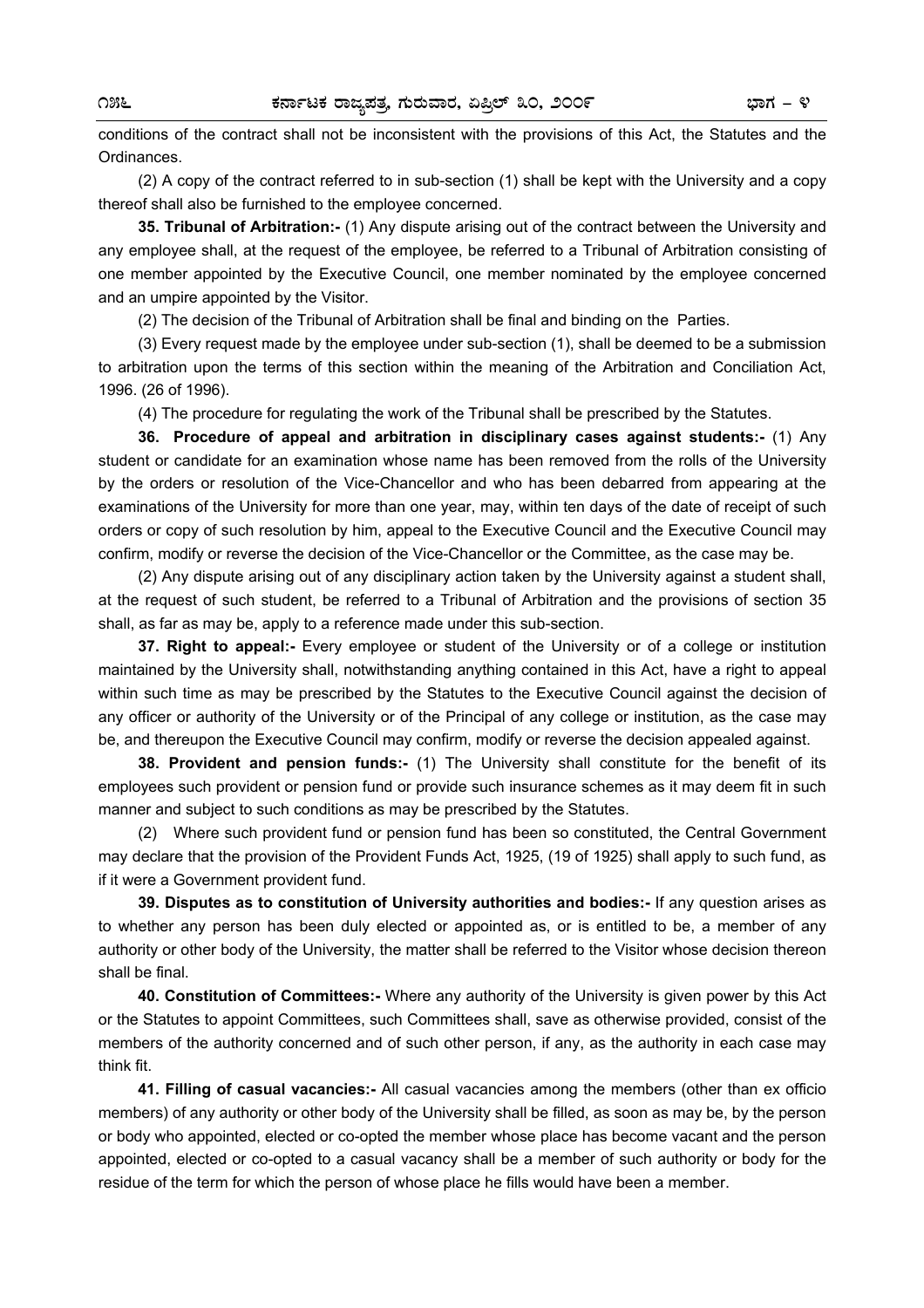**42. Proceedings of University authorities of bodies not invalidated by vacancies:-** No act or proceedings of any authority or other body of the University shall be Invalid merely by reason of the existence of a vacancy or vacancies among its members.

**43. Protection of action taken in good faith:-** No suit or other legal proceedings shall lie against Any Officer or other employee of the University for anything which is in good faith done or Intended to be done in pursuance of any of the provisions of this Act, the Statutes or the Ordinances.

**44. Mode of proof of University record:-** A copy of any receipt, application, notice, order, proceedings, resolution of any authority or Committee of the University, or other documents in possession of the University, or any entry in any register duly maintained by the University, if certified by the Registrar, shall be received as prima facie evidence of such receipt, application, notice, order, proceeding, resolution or documents or the existence of entry in the register and shall be admitted as evidence of the matters and transactions therein where the original thereof would, if produced, have been admissible in evidence, notwithstanding anything contained in the Indian Evidence Act, 1872 (1 of 1872) or in any other law for the time being in force.

**45. Power to remove difficulties:-** (1) If any difficulty arises in giving effect to the provisions of this Act, the Central Government may, by order published in the Official Gazette, make such provisions, not inconsistent with the provisions of this Act, as appear to it to be necessary or expedient for removing the difficulty;

Provided that no such order shall be made under this section after the expiry of three years from the commencement of this Act.

(2) Every order made under this section shall be laid, as soon as may be after it is made, before each House of Parliament.

**46. Transitional provisions:-** Notwithstanding anything contained in this Act and the Statutes,—

(a) the first Chancellor and the first Vice-Chancellor shall be appointed by the Visitor and each of the said officers shall hold office for a term of three years;

(b) the first Registrar and the first Finance Officer shall be appointed by the Visitor on the recommendation of the Vice-Chancellor and each of the said officers shall hold office for a term of two years;

 (c) the first Court and the first Executive Council shall consist of not more than fifteen members, who shall be nominated by the Visitor and they shall hold office for a term of two years;

(d) the first Planning Board shall consist of not more than fifteen members, who shall be nominated by the Visitor out of a panel submitted by the Vice - Chancellor and they shall hold office for a term of two years; and

 (ii) the first Planning Board shall, in addition to the powers and functions conferred on it by this Act, exercise the powers of the Academic Council, until the Academic Council is constituted under the provisions of this Act and the Statutes, and in the exercise of such powers, the Planning Board may coopt such members as it may decide:

 Provided that if any vacancy occurs in the above offices or authorities, the same shall be filled by appointment or nomination, as the case may be, by the Visitor, and the person so appointed or nominated shall hold office for so long as the officer or member in whose place he is appointed or nominated would have held that office, if such vacancy had not occurred.

**47. Statutes, Ordinances and Regulations to be published in the Official Gazette and to be laid before Parliament:-** (1) Every Statute, Ordinance or Regulation made under this Act shall be published in the Official Gazette.

 (2) Every Statute, Ordinance or Regulation made under this Act shall be laid as soon as may be after it is made, before each House of parliament, while it is in session, for a total period of thirty days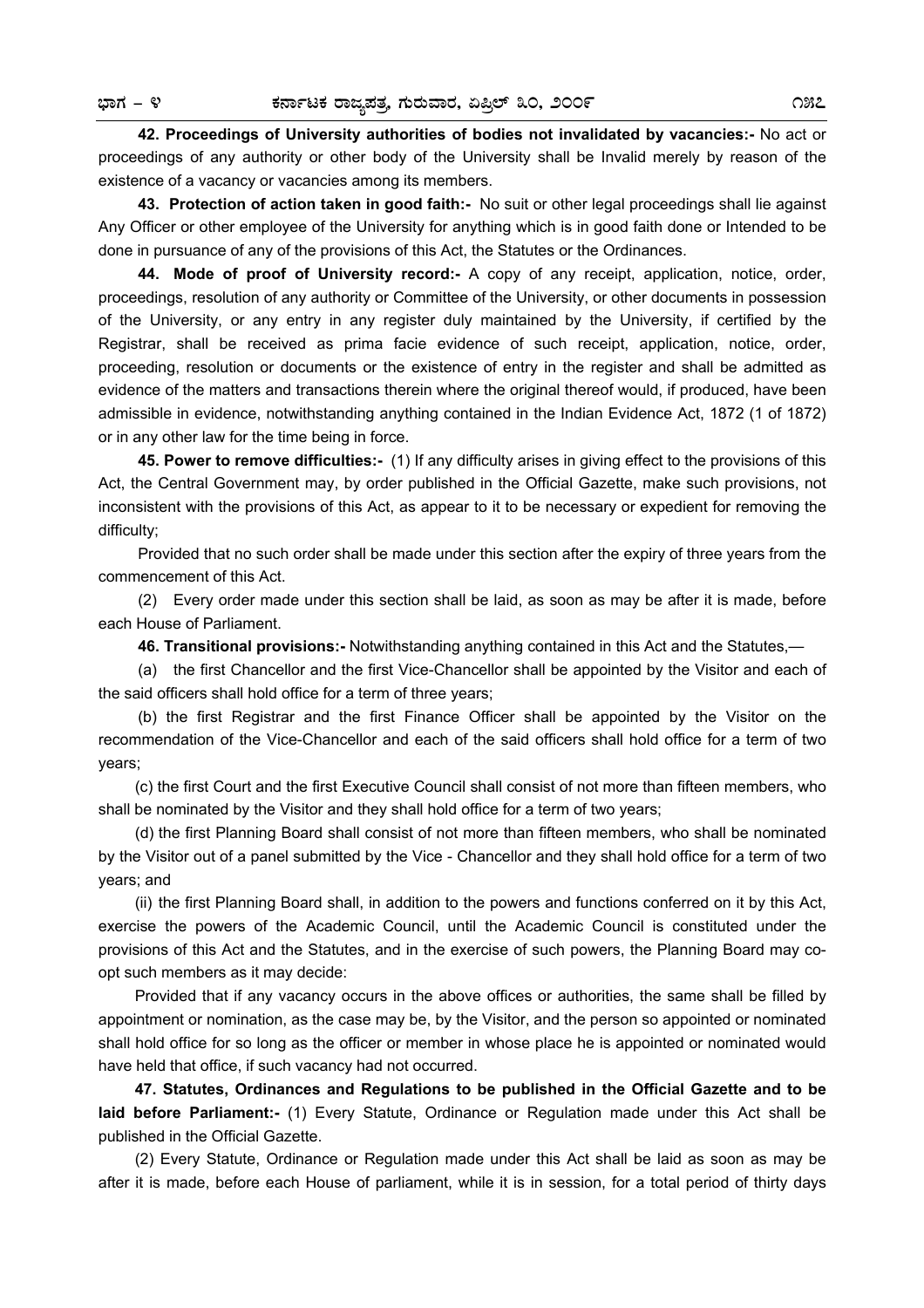winch may be comprised in one session or in two or more successive sessions, and if before the expiry of the session immediately following the session or the successive sessions aforesaid, both Houses agree in making any modification in the Statute, Ordinance or Regulation or both Houses agree that the Statute, Ordinance or Regulation should not be made, the Statute, Ordinance or Regulation shall thereafter have effect only in such modified form or be of no effect, as the case may be; so, however, that any such modification or annulment shall be without prejudice to the validity of anything previously done under that Statute, Ordinance or Regulation.

 (3) The power to make Statutes, Ordinances or Regulations shall include the power to give retrospective effect from a date not earlier than the date of commencement of this Act, to the Statutes, Ordinances or Regulations or any of them but no retrospective effect shall be given to any Statute, Ordinance or Regulation so as to prejudicially affect the interests of any person to whom such Statute, Ordinance or Regulation may be applicable.

 **48. Completion of courses of studies in colleges or institutions affiliated to the University:-** Notwithstanding anything contained in this Act, or in the Statutes or the Ordinances any student of a college or an institution, who, immediately before the admission of such college or Institution to the privileges of the University, was studying for a degree, diploma or certificate of any University constituted under any Act, shall be permitted by the University, to complete his course for that degree, diploma or certificate, as the case may be, and the University shall provide for the instructions and examination of such student in accordance with the syllabus of studies of such college or institution or University, as the case may be.

 **49. Transfer of assets and options of the employees:-** Notwithstanding anything contained in this Act, or in the Statutes or the Ordinances, consequent upon merger of the Training Ship Chanakay, Mumbai, the Marine Engineering and Research Institute, Mumbai, the Marine Engineering and Research Institute, Kolkata, Lal Bahadur Shastri College of Advance Maritime Studies, Mumbai, the National Maritime Academy, Chennai, Indian Institute of Port Management, Kolkata and the National Ship Design and Research Centre, Visakhapatnam into the Indian Maritime University, all the assets and cmployees shall stand transferred to the University and such employees shall have the following options:

 (i) The employees of the four training institutes under Indian Institute of Maritime Studies who shall stand transferred to Indian Maritime University shall have the option to continue on deemed deputation in Indian Maritime University on the terms and conditions in force of the Central Government and also continue to retain or to be allotted goverment residential accommodation on turn and avail of the Central Government Health Scheme facilities till their retirement;

 (ii) the employees of the National Maritime Academy, Chennai, Indian Institute of Port Management, Kolkata and the National Ship Design and Research Centre, Visakhapatnam shall have the option to continue on the terms and conditions of their respective institutes till their retirement; and

 (iii) all employees shall have the option to join University as per the service conditions of the University.

 **50. Role of Central Government and Director General of Shipping:-** (1) The University shall, in discharge of its functions under this Act, be bound by such directions on questions of policy as the Central Government may give in writing to it from time to time.

 (2) The decision of the Central Government as to whether a question is one of policy or not shall be final.

#### **THE SCHEDULE**

**(See section 29)** 

#### **THE STATUTES OF THE UNIVERSITY**

 **1. The Chancellor:-** (1) The Chancellor shall be appointed by the Visitor recommended by the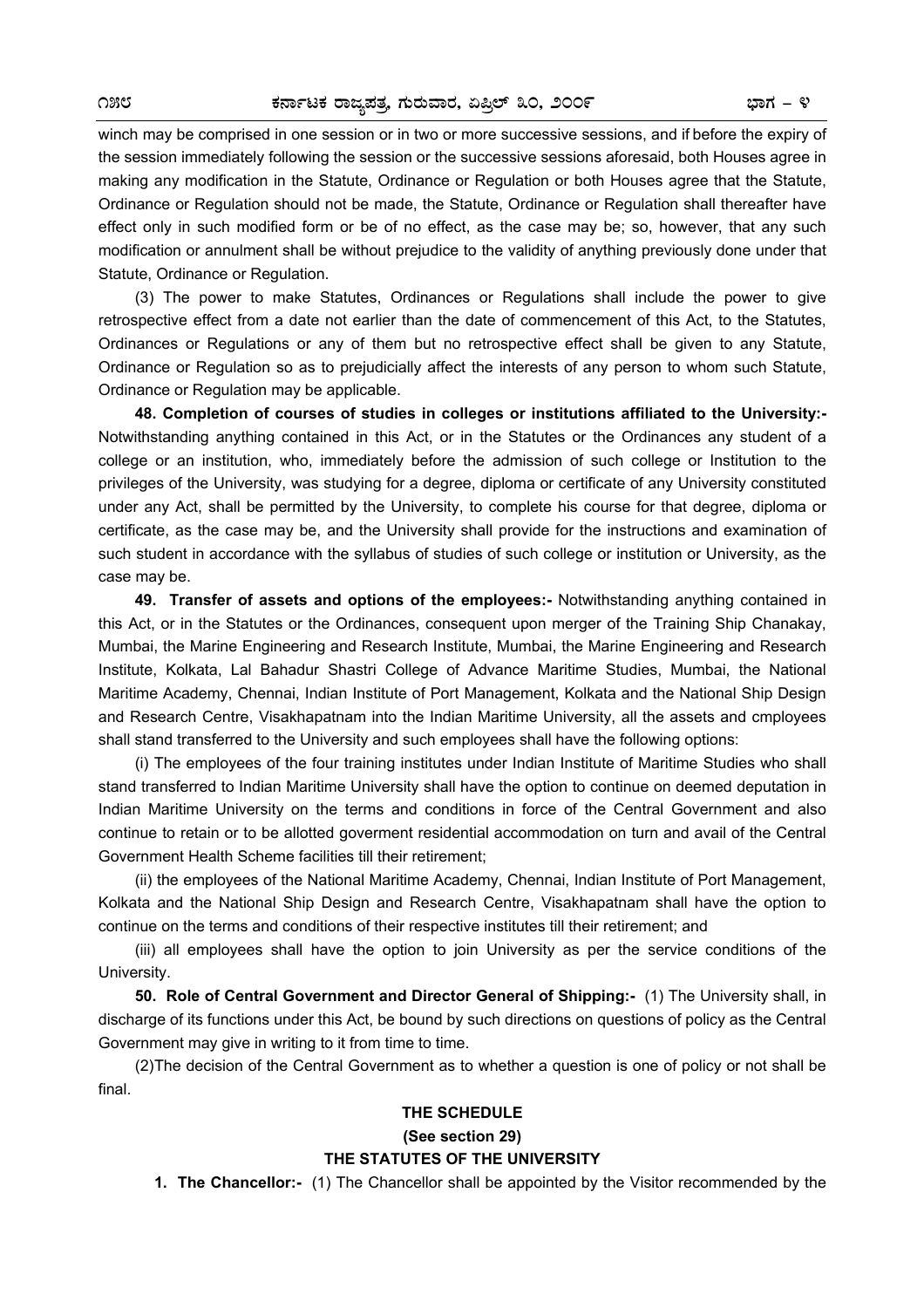Executive Council from amongst three persons of eminence in the field of academic, maritime, public administration, or public life of the country:

 Provided that if the Visitor does not approve of any of the persons so recommended, he may call for fresh recommendations from the Executive Council.

(2) The Chancellor shall hold office for a term of three years and shall be eligible for re-appointment:

 Provided that notwithstanding the expiry of his term of office, the Chancellor shall continue to hold office until his successor enters upon his office.

 **2. The Vice-Chancellor:-** (1) The Vice-Chancellor shall be appointed by the Visitor from a panel of not less than three persons having experience in the field of human resource management, maritime, public administration, marine or port administration:

 Provided that if the Visitor does not approve of any of the persons included in the panel, he may call for a fresh panel.

 (2) The Committee referred to in clause (1), shall consist of three persons, none of whom shall be an employee of the University or the Academic Council or a member of the Court, the Executive Council, Planning Board or member of any authority of the University or connected with an institution recognised by or associated with the University and out of the three persons, one shall be nominated by the Executive Council, one by the Court and one by the Visitor and the nominee of the Visitor shall be the convener of the Committee

(3) The Vice-Chancellor shall be a whole-time salaried officer of the University.

 (4) The Vice-Chancellor shall hold office for a term of five years from the date on which he enters upon his office, or until he attains the age of sixty-five years, whichever is earlier, and he shall not be eligible for re-appointment:

 Provided that notwithstanding the expiry of the said period of five years, he shall continue in office until his successor is appointed and enters upon his office:

 Provided further that the Visitor may direct any Vice-Chancellor after his term has expired, to continue in office for such period, not exceeding a total period of one year, as may be specified by him.

(5) TIne emoluments and other conditions ofservice ofthe Vice-Chancellor shall be as follows:—

 (i) The Vice-Chancellor shall be paid a monthly salary and allowances other than the house rent allowance, at the rates fixed by the Central Government from time to time and he shall be entitled, without payment of rent, to use a furnished residence throughout his term of office and no charge shall fall on the Vice-Chancellor in respect of the maintenance of such residence.

 (ii) The Vice-Chancellor shall be entitled to such terminal benefits and allowances as may be fixed by the Executive Council with the approval of the Visitor from time to time:

 Provided that where an employee of the University or a college or an institution maintained by or affiliated to it, or of any other University or any institution maintained by consolidated to such other University, is appointed as the Vice-Chancellor, he may be allowed to continue to contribute to any provident fund of which he is a member and the University shall contribute to the account of such person in that provident fund at the same rate at which the person had been contributing immediately before his appointment as the Vice-Chancellor:

 Provided further that where such employee had been a member of any pension scheme, the University shall make the necessary contribution to such scheme.

 (iii) The Vice-Chancellor shall be entitled to travelling allowance at such rate as may be fixed by the Executive Council.

 (iv) The Vice-Chancellor shall be entitled to leave on full pay at the rate of thirty days in a calendar year and the leave shall be credited to his account in advance in two half-yearly instalments of fifteen days each on the 1st day of January and July every year: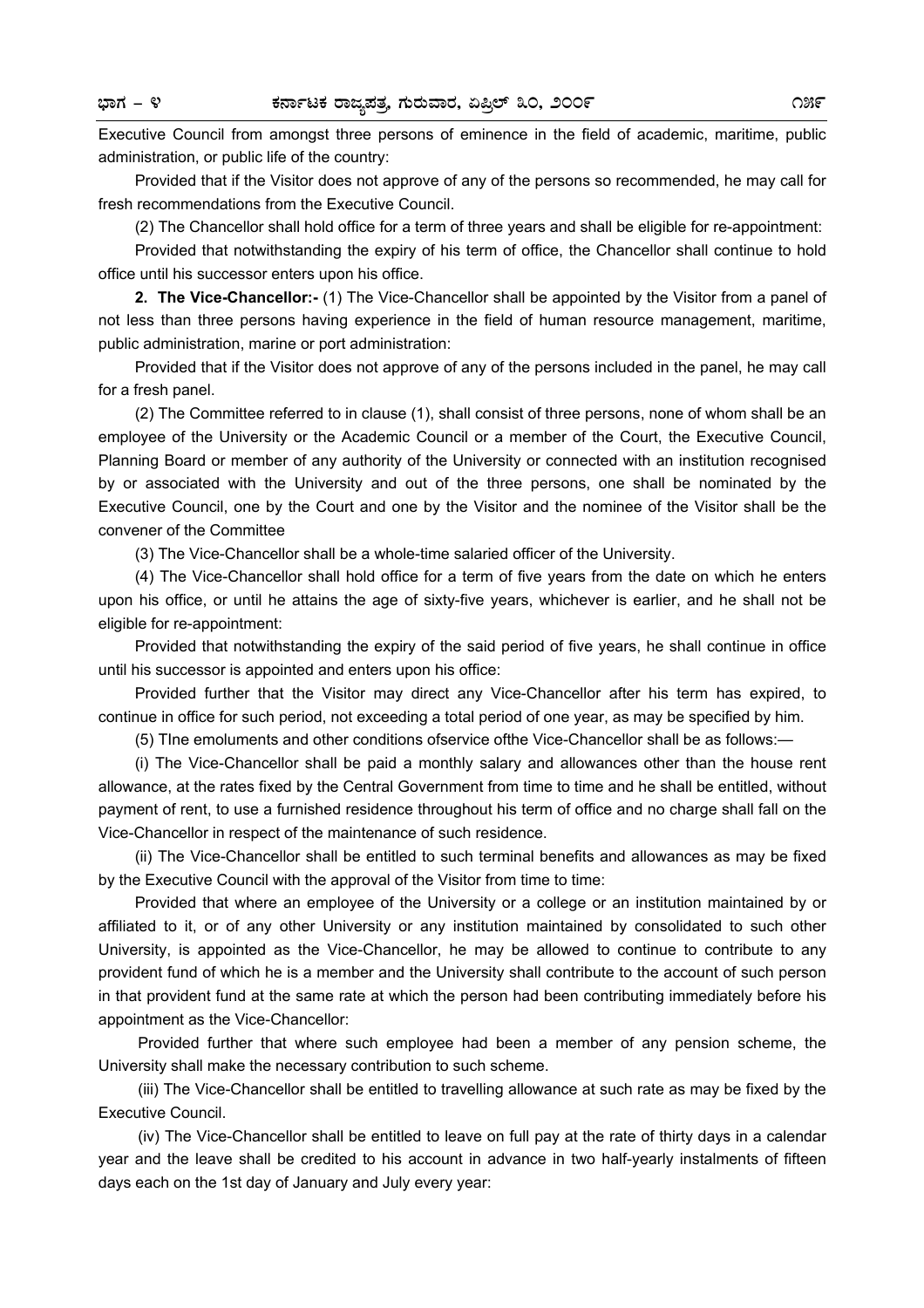Provided that if the Vice-Chancellor assumes or relinquishes charge of the office of the Vice-Chancellor during the currency of a half year, the leave shall be credited proportionately at the rate of two and-a-half days for each completed month of service.

 (v) In addition to the leave referred to in sub-clause (iv), the Vice-Chancellor shall also be entitled to half pay leave at the rate of twenty days for each completed year of service. This half pay leave may also be availed of as commuted leave on full pay on medical certificate. When commuted leave is availed, twice the amount of half pay leave shall be debited against half pay leave due.

 (6) If the office of the Vice-Chancellor becomes vacant due to death, resignation or otherwise, or if he is unable to perform his duties due to ill health or any other cause, the Pro-Vice-Chancellor shall perform the duties of the Vice-Chancellor:

 Provided that if the Pro-Vice-Chancellor is not available, the senior-most Professor shall perform the duties of the Vice-Chancellor until a new Vice-Chancellor assumes office or until the existing Vice-Chancellor attends to the duties of his office, as the case may be.

 **3. Powers and duties of the Vice – Chancellor:-** (1) The Vice-Chancellor shall be ex officio Chairman of the Executive Council, the Academic Council, the planning Board, Board of Affiliation and Recognition and the Finance Committee and shall, in the absence of the Chancellor, preside at the convocations held for conferring degrees.

 (2) The Vice-Chancellor shall be entitled to be present at, and address, any meeting of any authority or other body of the University, but shall not be entitled to vote thereat unless he is a member of such authority or body.

 (3) It shall be the duty of the Vice-Chancellor to see that this Act, the Statutes, the Ordinances and the Regulations are duly observed, and he shall have all the powers necessary to ensure such observance.

 (4) The Vice-Chancellor shall exercise control over the affairs of the University and shall give effect to the decisions of all the authorities of the University.

 (5) The Vice-Chancellor shall have all the powers necessary for the proper maintenance of discipline in the University and he may delegate any such powers to such person or persons as he may deem fit.

 (6) The Vice-Chancellor shall have the power to convene or cause to be convened the meeting of the Executive Council, the Academic Council, the Planning Board and the Finance Committee.

 (7) The Vice-Chancellor shall have the power to make short-term appointments with the approval of the Executive Council, for a period of six months of such persons as he may consider necessary for the functioning of the University.

 **4. Pro-Vice-Chancellor:-** (1) Every Pro-Vice-Chancellor shall be appointed by the Executive Council on the recommendation of the Vice-Chancellor:

 Provided that where the recommendation of the Vice-Chancellor is not accepted by the Executive Council, the matter shall be referred to the Visitor who may either appoint the person recommended by the Vice-Chancellor or ask the Vice-Chancellor to recommend another person to the Executive Council

 Provided further that the Executive Council may, on the recommendation of the Vice-Chancellor, appoint a Professor to discharge the duties of a Pro-Vice-Chancellor in addition to his own duties as a Professor.

 (2) The term of office of a Pro-Vice-Chancellor shall be such as may be decided by the Executive Council but it shall not in any case exceed five years or until the expiration of the term of office of the Vice-Chancellor, whichever is earlier:

 Provided that a Pro-Vice-Chancellor whose term of office has expired shall be eligible for reappointment:

 Provided further that, in any case, a Pro-Vice-Chancellor shall retire on attaining the age of sixty-five years:

Provided also that the Pro-Vice-Chancellor shall, while discharging the duties of the Vice-Chancellor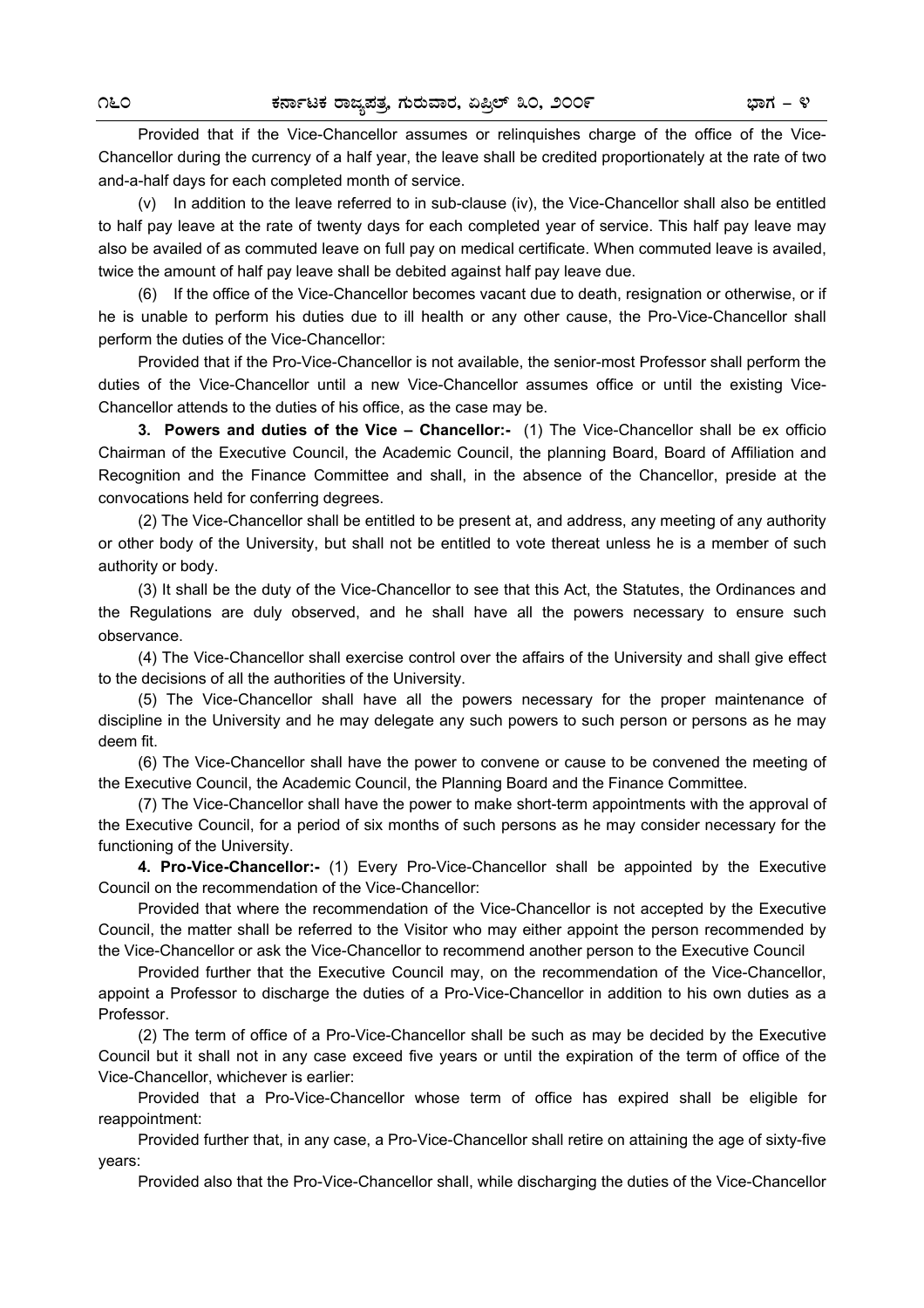under clause (6) of Statute 2, continue in office notwithstanding the expiration of his term of office as Pro-Vice-Chancellor, until a new Vice-Chancellor or the Vice-Chancellor, as the case may be, assumes office:

 Provided also that when the office of the Vice-Chancellor becomes vacant and there is no Pro-Vice-Chancellor to perform the functions of the Vice-Chancellor, the Executive Council may appoint a Pro-Vice-Chancellor and the Pro-Vice-Chancellor so appointed shall cease to hold office as such as soon as a Vice-Chancellor is appointed and enters upon his office.

 (3) (a) The emoluments and other terms and conditions of service of a Pro-Vice Chancellor shall be such as may be laid down by the Ordinances.

 (b) The salary of the Pro-Vice-Chancellor shall be decided by the Executive Council with the approval of the Visitor

 (c) The Pro-Vice Chancellor shall be entitled without payment of rent, to the use of a furnished residence throughout his tenure of office and no charge shall fall on the Pro-Vice-Chancellor personally in respect of maintenance of such residence.

 (d) In addition to the salary specified in sub-clause(b), a Pro-Vice-Chancellor shall be entitled to such leave, benefits and other allowances as admissible to the employees of the University from time to time.

 (e)The Pro-Vice-Chancellor shall be entitled to such terminal benefits us may be fixed by the Executive Council from time to time.

 (f) The Pro-Vice-Chancellor shall be entitled to subscribe to the contributory provident fund of the University till the and of his tenure:

 Provided that when an employee of the University or a college or an institution or of any other University or institution maintained or affiliated to such other University is appointed as Pro-Vice-Chancellor, his salary shall be fixed after taking into consideration the salary of such person.

(4) A Pro-Vice-Chancellor shall assist the Vice-Chancellor in respect of such matters as may be specified by the Vice-Chancellor in this behalf, from time to time, and shall also exercise such powers and perform such duties as may be assigned or delegated to him by the Vice-Chancellor.

**5. Registrars:-** (1) Every Registrar shall be appointed by the Executive Council on the recommendation of a Selection Committee constituted for the purpose and shall be a whole-time salaried officer of the University:

Provided that a nominee of the Court shall also be included in the Selection Committee

(2) He shall be appointed for a term of five years and shall be eligible for reappointment for one more term.

(3) The emoluments and other terms and conditions of service of the Registrar shall be such as may be prescribed by the Ordinances:

Provided that the Registrar shall retire on attaining the age of sixty-two years.

(4) When the office of the Registrar is vacant or when the Registrar is, by reason of illness, absence, or any other cause, unable to perform the duties of his office, the duties of the office shall be performed by such person as the Vice-Chancellor may appoint for the purpose.

(5) (a) The Registrar shall have power to take disciplinary action against such of the employees, excluding teachers and academic staff, as may be specified in the order of the Executive Council and to suspend them pending inquiry, to administer warnings to them or to impose upon them the penalty of censure or the withholding of increment:

Provided that no such penalty shall be imposed unless the person concerned has been given a reasonable opportunity of showing cause against the action proposed to be taken in regard to him.

(b) An appeal shall lie to the Vice-Chancellor against any order of the Registrar imposing any of the penalties specified in sub-clause (a).

(c) In a case where the inquiry discloses that a punishment beyond the power of the Registrar is called for, the Registrar shall, upon conclusion of the inquiry, make a report to the Vice-Chancellor along with his recommendations:

Provided that an appeal shall lie to the Executive Council against an order of the Vice-Chancellor imposing any penalty on an employee.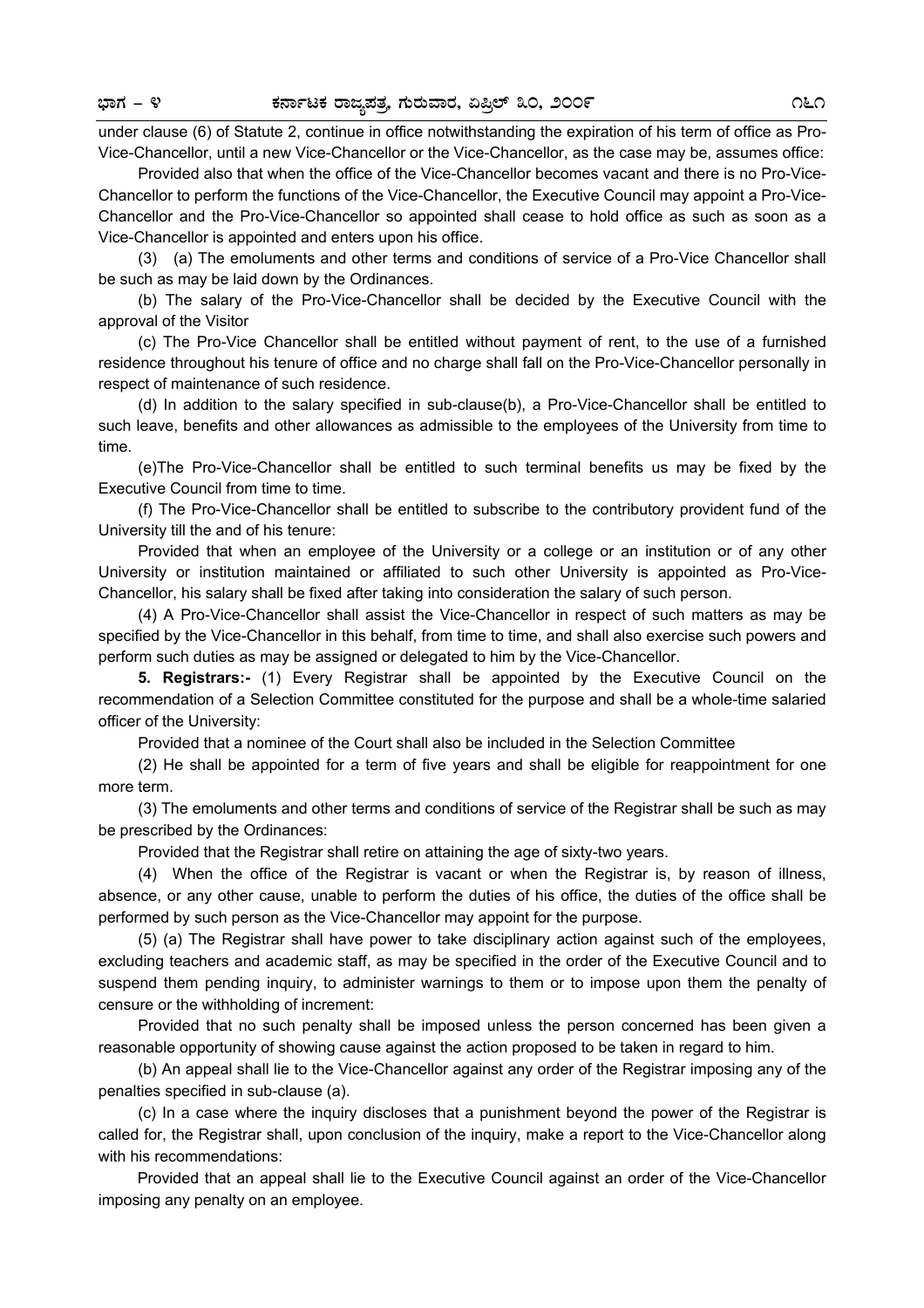(6) The Executive Council shall designate any Registrar to act ex officio in one or more of the following capacities, namely:—

(f) Secretary to the Court;

(ii) Secretary to the Executive Council;

(iii) Secretary to the Academic Council;

(iv) Secretary to the Board of Affilliation and Recognition; and

(v) Secretary to the Planning Board.

(7) It shall be the duty of the Registrar so designated in relation to the authority concerned to—

(a) be the custodian of the records, the common seal and such other property of the University as the Executive Council shall commit to his charge;

(b) Issue all notices convening meetings of that authority and the Committees appointed by it;

(c) keep the minutes of all the meetings of that authority and the Committees appointed by it;

(d) conduct the official correspondence of the Court, the Executive Council, the Academic Council, the planning Board and the Board of Affiliation and Recognition;

(e) arrange for and superintend the examinations of the University in accordance with the manner prescribed by the Ordinances;

(f) supply to the Visitor copies of the agenda of meetings of the authorities of the University as soon as they are issued; and the minutes of such meetings;

(g) represent the University in suits or proceedings by or against the University, sign powers-ofattorney and verify pleadings or depute his representative for the purpose; and

(h) perform such other duties as may be specified in the Statutes, the Ordinances or the Regulations or as may be required, from time to time, by the Executive Council or the Vice-Chancellor.

**6. The Finance Officer:-** (1) The Finance Officer shall be appointed by the Executive Council on the recommendations of a Selection Committee constituted for the purpose and he shall be a whole - time salaried officer of the University.

(2) He shall be appointed for a term of five years and shall be eligible for reappointment for one more term.

(3)The emoluments and other terms and conditions of service of the Finance Officer shall be such as may be laid down by the Ordinances:

Provided that a Finance Officer shall retire on attaining the age of sixty-two years.

(4) When the office of the Finance Officer is vacant or when the Finance Officer is, by reason of illness, absence or any other cause, unable to perform the duties of his office, the duties of the office shall be performed by such person as the Vice-Chancellor may appoint for the purpose.

(5) The Finance Officer shall be ex officio Secretary of the Finance Committee but shall not be deemed to be a member of such Committee.

(6) The Finance Officer shall-

(a) exercise general supervision over the funds of the University and shall advise it as regards its financial policy; and

(b) perform such other financial functions as may be assigned to him by the Executive Council or as may be prescribed by the Statutes or the Ordinances:

Provided that the Finance Officer shall not make any expenditure or make any investment exceeding one lakh rupees without the prior approval of the Executive Council.

(7) Subject to the control of the Executive Council, the Finance Officer shall—

(a) hold and manage the property and investments of the University including trust and endowed property;

(b) ensure that the limits fixed by the Executive Council for recurring and non-recurring expenditure for a year are not exceeded and that all moneys are expended on the purpose for which they are granted or allotted;

(c) be responsible for the preparation of annual accounts and the budget of the University and for their presentation to the Executive Council after they have been considered by the Finance Committee;

(d) keep a constant watch on the state of the cash and balances and on the state of investments;

(e) watch the progress of the collection of revenue and advise on the methods of collection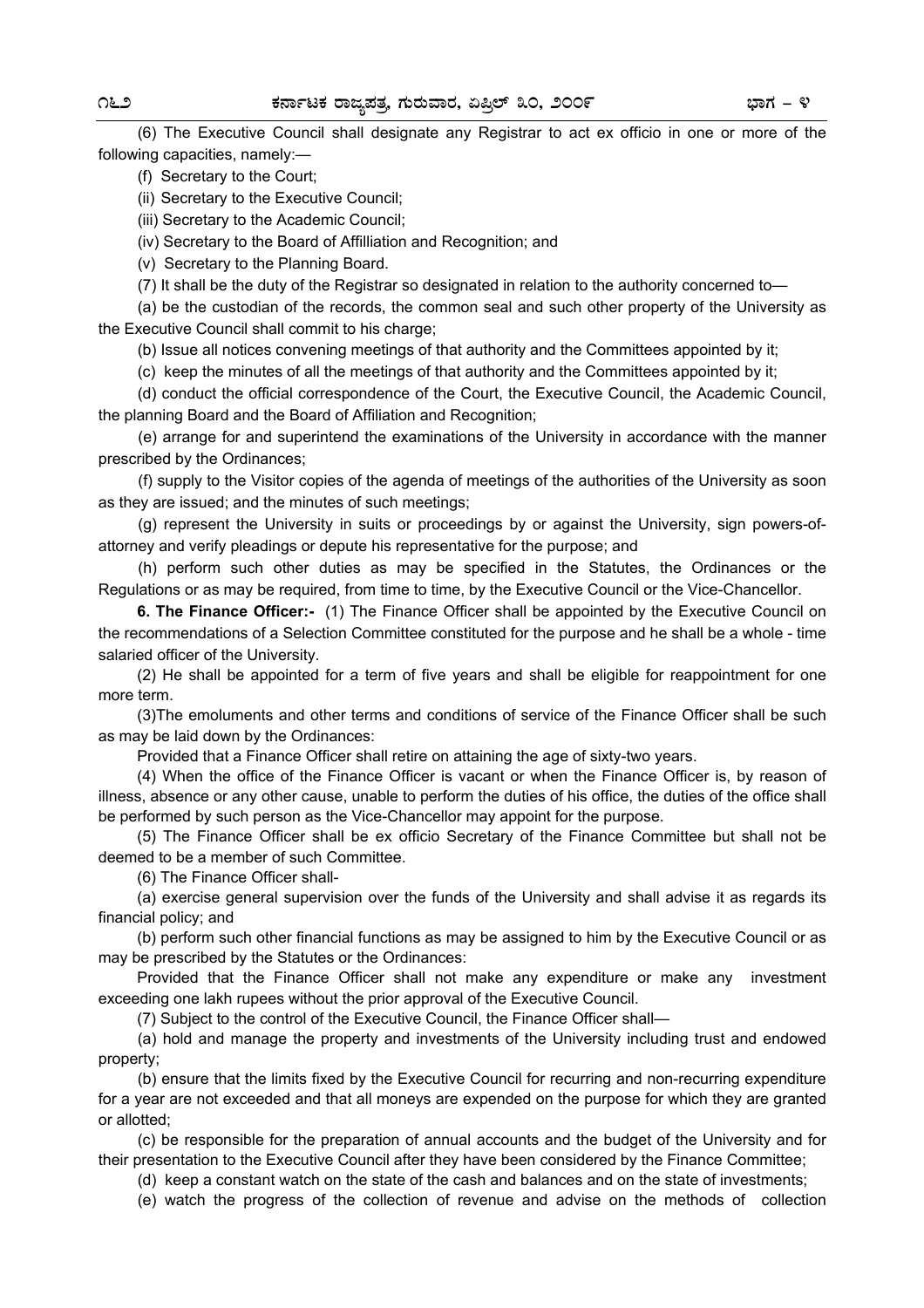## employed;

(f) ensure that the registers of buildings, land, furniture and equipment are maintained up-to-date and that stock-checking is conducted, of equipment and other consumable materials in all offices, Special Centres, Specialised Laboratories, colleges and institutions maintained by the University;

(g) bring to the notice of the Vice-Chancellor, unauthorised expenditure or any other financial irregularities and suggest appropriate action against persons at fault; and

(h) call for from any office, Centre, Laboratory, college or institution maintained by the University any information that he may consider necessary for the performance of his duties.

(8) Any receipt given by the Finance Officer or the person or persons duly authorised in this behalf by the Executive Council for any money payable to the University shall be sufficient discharge for payment of such money.

**7. Deans of schools of Studies:-** (1) Every Dean of a School of Studies shall be appointed by the Vice-Chancellor from among the Professors in the School for a period of three years and he shall be eligible for reappointment:

Provided that a Dean on attaining the age of sixty years shall cease to hold office as such:

Provided further that if at any time there is no Professor in a School, the Vice-Chancellor, or a Dean authorised by the Vice-Chancellor in this behalf, shall exercise the powers of the Dean of the School.

(2) When the office of the Dean is vacant or when the Dean is, by reason of illness, absence or any other cause, unable to perform duties of his office the duties of the office shall be performed by such person as the Vice-Chancellor may appoint for the purpose.

(3) The Dean shall be the Head of the School and shall be responsible for the conduct and maintenance of the standards of teaching and research in the School and shall have such other functions as may be prescribed by the Ordinances.

(4) The Dean shall have the right to be present and to speak at any meeting of the Boards of Studies or Committees of the School, as the case may be, but shall not have the right to vote thereat unless he is a member thereof.

**8. Heads of Departments:-** (1) In the case of Departments which have more than one Professor, the Head of the Department shall be appointed by the Executive Council on the recommendation of the Vice-Chancellor from among the Professors on rotation basis.

(2) In the case of Departments where there is only one Professor, the Executive Council shall have the option to appoint, on the recommendation of the Vice-Chancellor, either the Professor or a Reader as the Head of the Department.

Provided that it shall be open to a Professor or Reader to decline the officer of appointment as the Head of the Department.

(3) A person appointed as the Head of the Department shall hold office as such for a period of three years and shall be eligible for reappointment.

(4) A Head of a Department may resign his office at any time during his tenure of office.

(5) A Head of a Department shall perform such duties as may be prescribed by the Ordinances.

**9. Proctors:-** (1) Every Proctor shall be appointed by the Executive Council on the recommendation of the Vice-Chancellor and shall exercise such powers and perform such duties as may be assigned to him by the Vice-Chancellor.

(2) Every Proctor shall hold office for a term of two years and shall be eligible for reappointment.

**10. Librarian:-** (1) The Librarian shall be appointed by the Executive Council on the recommendations of the Selection Committee constituted for the purpose and he shall be a whole-time officer of the University.

(2) The Librarian shall exercise such powers and perform such duties as may be assigned to him by the Executive Council.

 **11. Membership Constitution, Quorum and Tenure of the Executive Council:-** (1) The Executive Council shall consist of the following members, namely:—

(a) the Vice-Chancellor, who shall be the Chairperson, ex officio;

(b) the Pro-Vice-Chancellor, ex officio;

(c) the Secretary of Ministry of Shipping, Road Transport and Highways (Department of Shipping),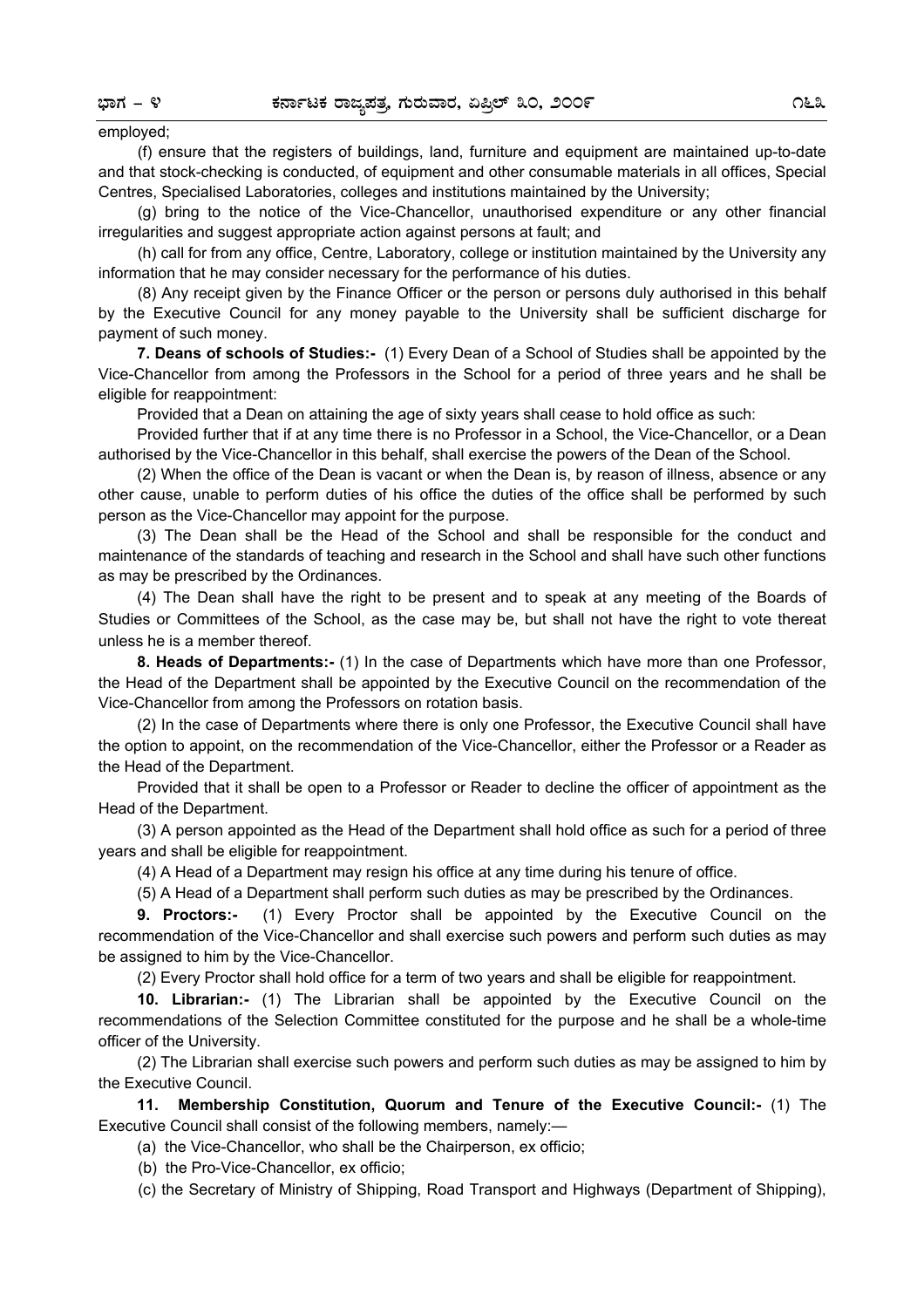Government of India, or his nominee not below the rank of a Joint Secretary;

(d) the Director-General of Shipping or his nominee not below the rank of a Joint Secretary;

(e) The Chairman, Indian Port Association, New Delhi;

(f) the Financial Adviser, Ministry of Shipping, Road Transport and Highways (Department of Shipping), Government of India, or his nominee not below the rank of a Joint Secretary;

(g) five members to be nominated by the Visitor having special knowledge and/ or practical experience in respect of maritime-education, industry, science or technology and other related subjects on the recommendation of the Vice-Chancellor, out of a panel of at least ten persons;

(h) one member not below the rank of joint Secretary to he appointed by the Central Government to represent the Ministry of Defence of the Central Government.

(i) one Dean of Schools of studies nominated by the Vice-Chancellor by rotation on the basis of seniority;

(j) two Directors nominated by the Vice-Chancellor by rotation on the basis of seniority,

(k) three Principals of the affiliated colleges and academic institutions nominated by the Executive Council by rotation;

(l) one Vice-Chancellor present or former, of any technical University; and

(m) one representative of the Government of the State where University is located.

(2) The Registrar shall be ex officio Secretary of the Executive Council.

(3) Seven members of the Executive Council shall form a quorum for a meeting of the Executive Council.

(4) The members of the Executive Council other than ex officio members shall hold office for a term of three years.

(5) There shall be not less than four meetings of the Executive Council in a year and the rules of procedure for conduct of business to be followed at a meeting and such other matters in relation to meeting as may be necessary shall be such as may be prescribed by the Statutes.

**12. Powers and functions of the Executive Council:-** (1) The Executive Council shall have the power of management and administration of the revenue and property of the University and the conduct of all administrative affairs of the University not otherwise provided for.

(2) Subject to the provisions of this Act, the Statutes and the Ordinances, the Executive Council shall, in addition to all other powers vested in it, have the following powers, namely -

(i) to create teaching and academic posts, to determine the number and emoluments of such posts and to define the duties and conditions of service of Professors, Associate professors, Assistant Professors and other Academic staff and Principals of colleges and institutions maintained by the University:

Provided that no action shall be taken by the Executive Council in respect of the number, qualifications and the emoluments of teachers and academic staff otherwise than after consideration of the recommendations of the Academic Council;

(ii) to appoint such Professors, Associate Professors, Assistant Professors and other academic staff, as may be necessary, and the Principals of colleges and institutions maintained by the University on the recommendation of the Selection Committee constituted for the purpose and to fill the temporary vacancies therein;

(iii) to create administrative, ministerial and other necessary posts and to make appointments thereto in the manner prescribed by the Ordinances;

(iv) to grant leave of absence to any officer of the University other than the Chancellor and the Vice-Chancellor, and to make necessary arrangements for the discharge of the functions of such officer during his absence;

(v) to regulate and enforce discipline among employees in accordance with the Statutes and the Ordinances;

(vi) to manage and regulate the finances, accounts, investments, property, business and all other administrative affairs of the University, and for that purpose to appoint such agents as it may think fit;

(vii) to fix limits on the total recurring and the total non-recurring expenditure for a year on the recommendations of the Finance Committee;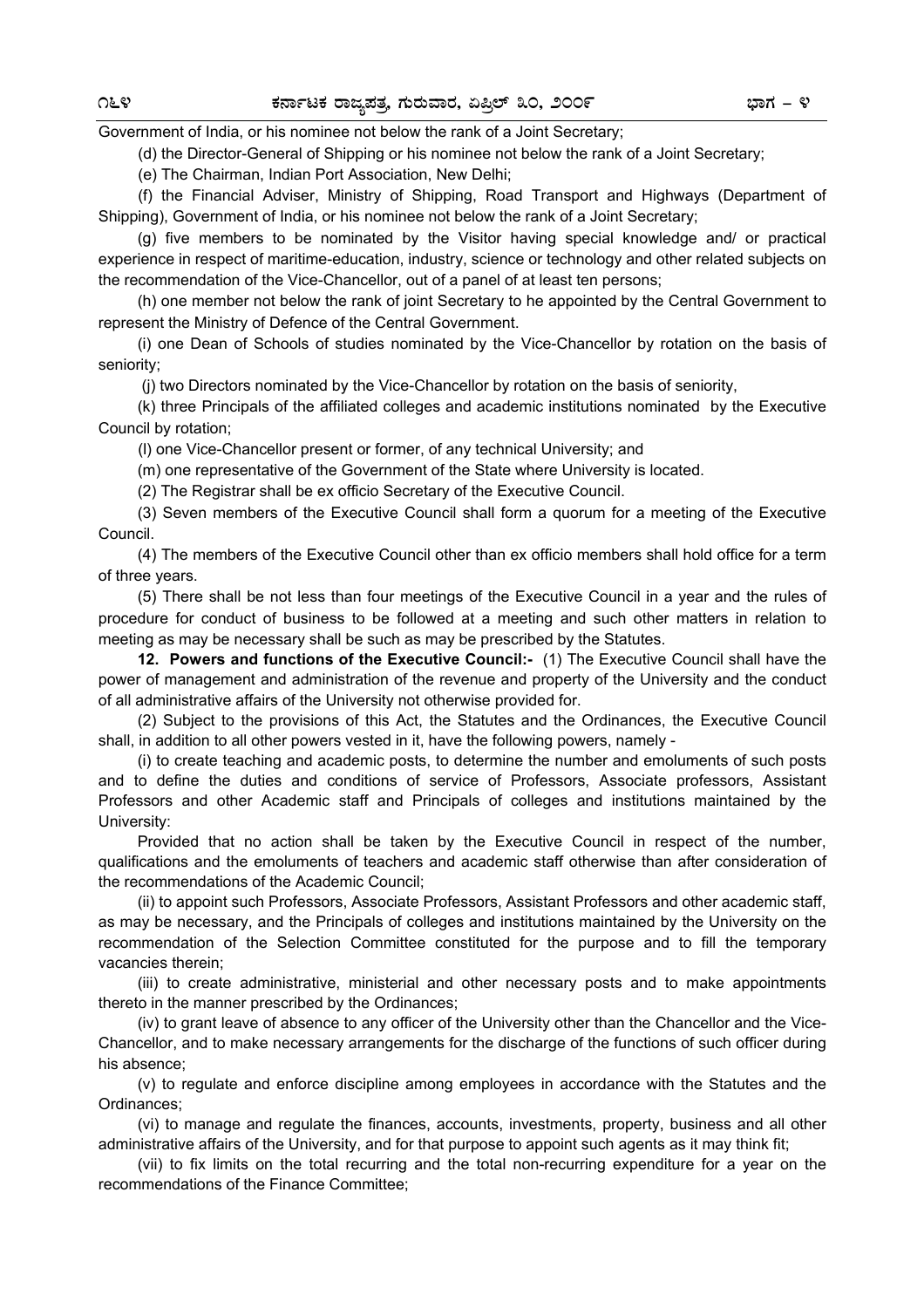(viii) to invest any money belonging to the University, including any unapplied income, in such stocks, funds, share or securities, from time to time, as it may think fit or in the purchase of immovable property in India, with the like powers of varying such investment from time to time;

(ix) to transfer or accept transfers of any movable or immovable property on behalf of the University;

(x) to provide buildings, premises, furniture and apparatus and other means needed for carrying on the work of the University;

(xi) to enter into, vary, carry out and cancel contracts on behalf of the University;

(xii) to entertain, adjudicate upon, and, if thought fit, to redress any grievances of the employees and students of the University who may, for any reason, feel aggrieved;

(xiii) to appoint examiners and moderators and, if necessary, to remove them, and to fix their fees, emoluments and travelling and other allowances, after consulting the Academic Council;

(xiv) to select a common seal for the University and provide for the custody and use of such seal;

(xv) to make such special arrangements as may be necessary for the residence and discipline of women students;

(xvi) to delegate any of its powers to the Vice-Chancellor, the Pro-Vice-Chancellor, the Deans, the Registrar or the Finance Officer or such other employee or authority of the University or to a committee appointed by it as it may deem fit;

(xvii) to institute felIowships, scholarships, studentships, assistantships, medals and prizes;

(xviii) to provide for the appointment of Visiting Professors, Emeritus Professors, Consultants and Scholars and determine the terms and conditions of such appointments; and

(xix) to exercise such other powers and perform such other duties as may be conferred or imposed on it by the Act, or the Statutes.

**13. Meetings of the Court:-** (1) An annual meeting of the Court shall be held on a date to be fixed by the Executive Council unless some other date has been fixed by the Court in respect of any year.

(2) At an annual meeting of the Court, a report on the working of the University during the previous year, together with a statement of the receipts and expenditure, the balance sheet as audited, and the financial estimates for the next year shall be presented.

(3) A copy of the statement of receipts and expenditure, the balance-sheet and the financial estimates referred to in clause (2), shall be sent to every Member of the Court at least seven days before the date of' the annual meeting.

(4) Twelve Members of the Court shall form a quorum for a meeting of the Court.

(5) Special meetings of the Court may be convened by the Executive Council or the Vice-Chancellor or if there is no Vice-Chancellor, Pro-Vice-Chancellor or if there is no Pro-Vice-Chancellor, by the Registrar.

(6) The Court shall consist of the following members, namely:-

Ex Officio Members:

- (i) the Vice-Chancellor;
- (ii) the Pro-Vice-Chancellor;
- (iii) the Deans of Shools of Studies;
- (iv) the Heads of teaching Departments who are not the Deans;
- (v) the Dean of students' Welfare;
- (vi) the Registrar;
- (vii) the Librarian;
- (viii) the Proctor;

(ix) the Finance Officer.

Representatives of Teachers:

(x) All Professors who are not Heads of teaching Departments;

(xi) Two Readers who are not Heads of teaching Departments, by rotation according to seniority, to be appointed by the Vice-Chancellor;

(xii) Two Lecturers by rotation according to seniority, to be appointed by the Vice-Chancellor. Representatives of Non-Teaching Staff';

(xiii) Two members of the non-teaching staff, one from among group 'D' Staff and the other from the rest, to be nominated by the Vice-Chancellor.

Representatives of Institutions affiliated to the University: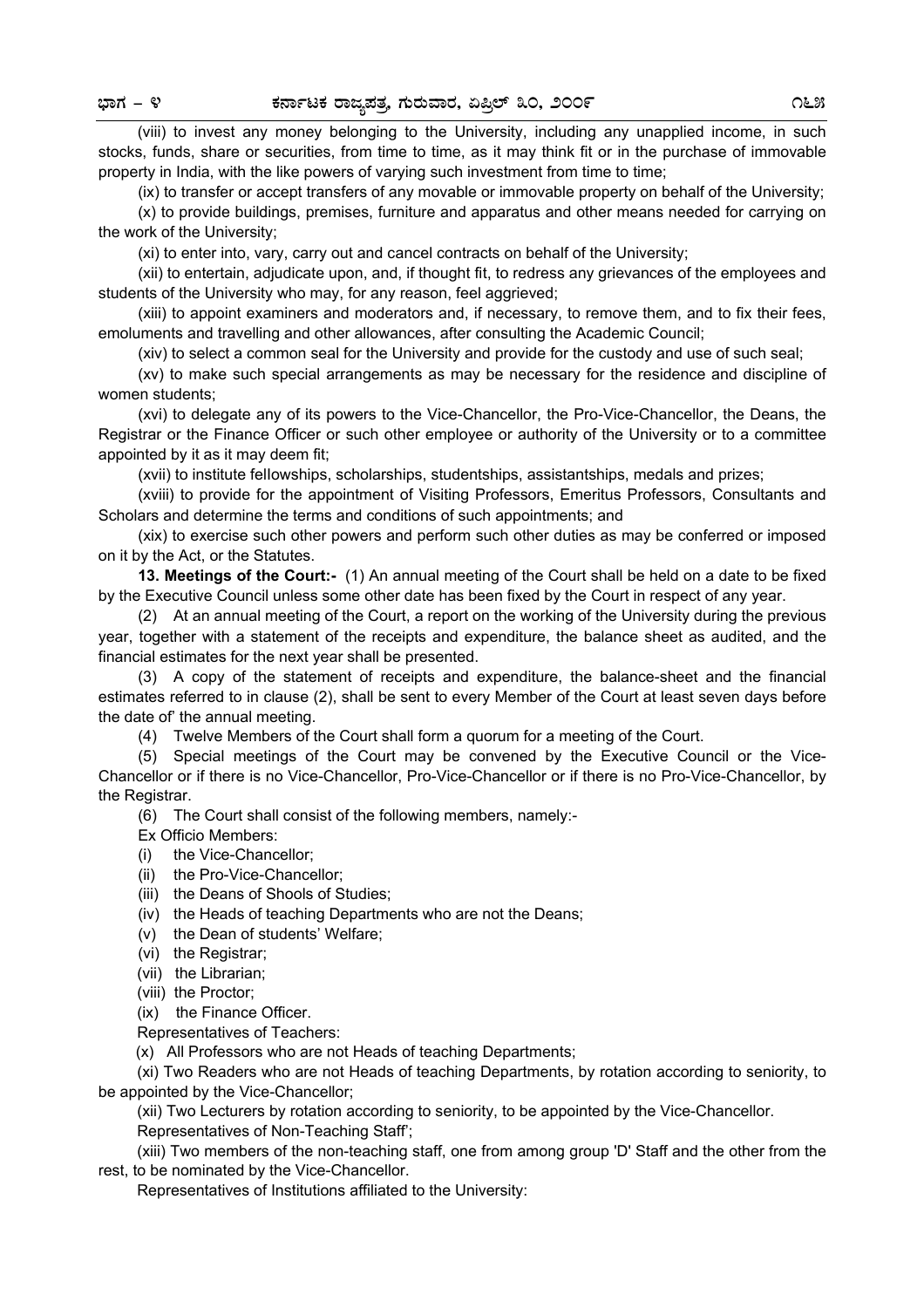(xiv) One representative from the affiliated institutions who shall be the head of the institution, to be nominated by the Vice-Chancellor.

Representatives of Parliament:

(xv) Five representatives of Parliament out of which three to be nominated by the Speaker of the Lok Sabha and two by the Chairman of the Rajya Sabha from amongst the Members thereof'. However, consequent upon a Member of Parliament becoming a Minister or Speaker or Deputy Speaker, of the Lok Sabha or Deputy Chairman of the Rajya Sabha, his/her nomination or election to the Court of the University shall be deemed to have been terminated.

Persons representing Industry:

(xvi) Eleven persons representing the Maritime Industries, to be nominated by Visitor out of which one each from,- Indian National Ship Owners' Association, Maritime Association of Ship Owners and Ship Managers Association, Foreign Owners Representatives and Ship Managers Association, Ship Building Industries, Dredging Industries, Offshore Industries, Unions, representing Seamen, Association of Multimodal Transport Operators of India, Indian Register of Shipping, Major and Minor Ports;

(xvii) Ten representatives of maritime States, out of which one each to be nominated by the States or Union territories,

Other Members:

(xviii) Members of the Executive Council, who are not authorised members of the Court.

(7) All members of the Court, other than the ex officio members, shall hold office for a term of three years:

Provided that a Member of Parliament shall hold office for three years or so long as he continues to be a member of the House which he represents, whichever is less,

**14. Membership, Constitution, Quorum and Tenure of the Academic Council:-** (i) The Academic Council shall consist of the following members, namely:—

(a) The Vice—Chancellor, who shall be the Chairperson ex-officio

(b) The Pro-Vice-Chancellor;

(c) The Chief Surveyor, Directorate-General of Shipping, Ministry of Shipping, Road Transport and Highways (Department of Shipping), Government of India, or his nominee;

(d) the Nautical Advisor, Directorate-General of Shipping, Ministry of Shipping, Road Transport and Highways (Department of Shipping), Government of India, or his nominee;

(e) the Deans of Schools of Studies;

(f) all Directors of University maintained Campuses;

(g) all Heads of University teaching Departments;

(h) one Professor from each University teaching Department by rotation on the basis of seniority to be nominated by the Vice-Chancellor;

(i) three eminent experts in the field of maritime studies and related subjects, nominated by the Vice-Chancellor; and

(j) two Principals of recognised colleges.

(2) The Registrar shall be ex-officio Secretary to the Academic Council, but shall have no right to vote.

(3) Nine members of the Academic Council shall form a quorum for a meeting of the Academic Council.

(4) The members of the Academic Council other than ex officio members, shall hold office for a term of three years.

(5) The Academic Council shall meet at least twice a year.

**15. Powers of the Academic Council:-** Subject to the Act, the Statutes and the Ordinances, the Academic Council shall, in addition to all other powers vested in it, have the following powers, namely:—

(a) to exercise general supervision over the academic policies of the University and to give directions regarding methods of instructions, co-operative teaching among colleges and institutions, evaluation of research or improvements in academic standards;

(b) to bring about inter-School co-ordination, to establish or appoint committees or boards, for taking up projects on an inter-School basis;

(c) to consider matters of general academic interest either on its own initiative or on a reference by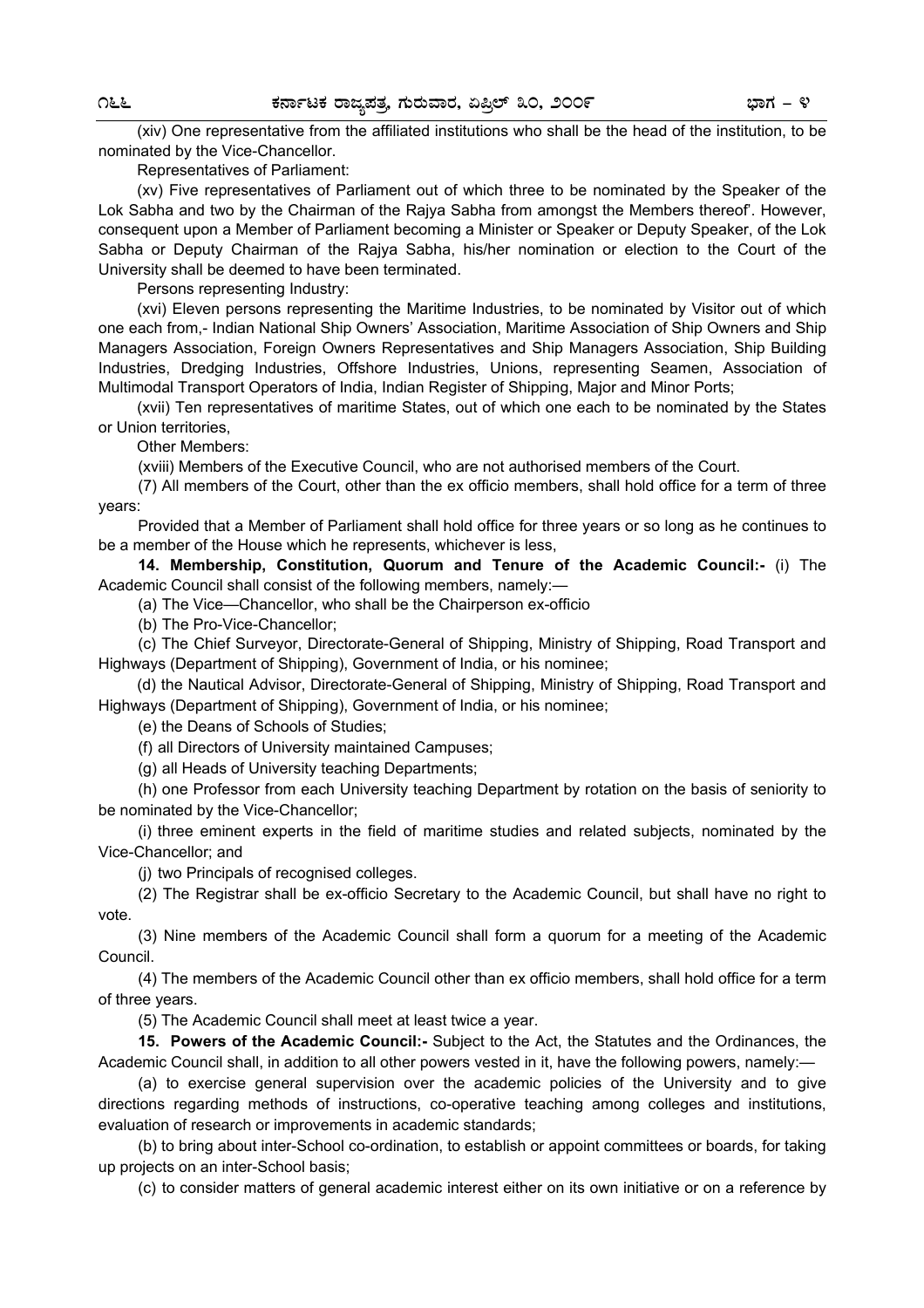#### a School or the Executive Council and to take appropriate action thereon;

(d) to frame such regulations and rules consistent with the Statutes and the Ordinances regarding the academic functioning of the University, discipline, residences, admissions, award of fellowship assistantship, research assistantship and studentships, fees, concessions, corporate life and attendance;

(e) to recommend the Executive Council, the number, qualification and the emolument of the teacher and other academic staff;

(f) to recommend the Executive Council, examiners and moderators;

(g) to recommend the Executive Council, persons for award of honorary degrees; and

(h) to recommend the executive council, setting up of Chairs.

**16. Membership, Constitution, Quorum and Tenure of the Planning Board:-** (1) The Planning Board shall consist of the fol lowing members, namely:

(a) the Vice-Chancellor, who shall be the Chairperson ex officio;

(b) the Pro-Vice-Chancellor;

(c) the Secretary, Department of Shipping, in the Government of India or his nominee not below the rank of a Joint Secretary;

(d) the Secretary, Ministry of Defence in the Government of India, or his nominee not below the rank of a Joint Secretary;

(e) the Director-General of Shipping, Department of Shipping, in the Government of India;

(f) the Financial Adviser, Department of Shipping, in the Government of India, or his nominee not below the rank of a joint Secretary;

(g) two members to be nominated by the Visitor having special knowledge and/or practical experience in respect of maritime-education industry, science or technology and other related subjects on the recommendation of the Vice - Chancellor out of a panel of at least six persons ;

(h) one Dean of Schools of Studies nominated by the Vice-Chancellor by rotation on the basis of seniority;

(i) one Director of the University Campus nominated by the Vice-Chancellor by rotation on the basis of seniority;

(j) one Principal of the affiliated colleges nominated by the Executive Council by rotation; and

(k) one Vice-Chancellor present or former, of any Technical University;

Provided that the members nominated under sub-clauses (e) to (i) above shall, as far as practicable, be drawn from different faculties.

(2) The Registrar shall be the ex officio Secretary of the Planning Board.

(3) The conduct of the meetings of the Planning Board and the quorum required for such meetings shall be prescribed by the Ordinances.

(4) The members of the Planning Board other than ex officio members, shall hold office for a term of three years.

**17. The Planning Board:-** (i) the planning board shall be the principal planning body of the University and shall be responsible for—

(a) reviewing the educational programmes offered by the University;

(b) organising the structure of education in the University so as to provide opportunities to students to offer different combinations of subjects appropriate for the development of personality and skills for useful work in society;

(c) creating an atmosphere and environment conducive to value oriented education; and

(d) developing new teaching-learning processes which will combine the lectures, tutorials, seminars, demonstrations, self-studies and collective practical projects.

(2) The Planning Board shall have the power to advise on the development of the University and review the progress implementation of programmes so as to ascertain whether they are on the lines recommended by it and shall also have the power to advise the Executive Council and the Academic Council on any matter in connection therewith.

(3) The Academic Council and the Executive Council shall be bound to consider the recommendations of the Planning Board and shall implement such of the recommendations as are accepted by it.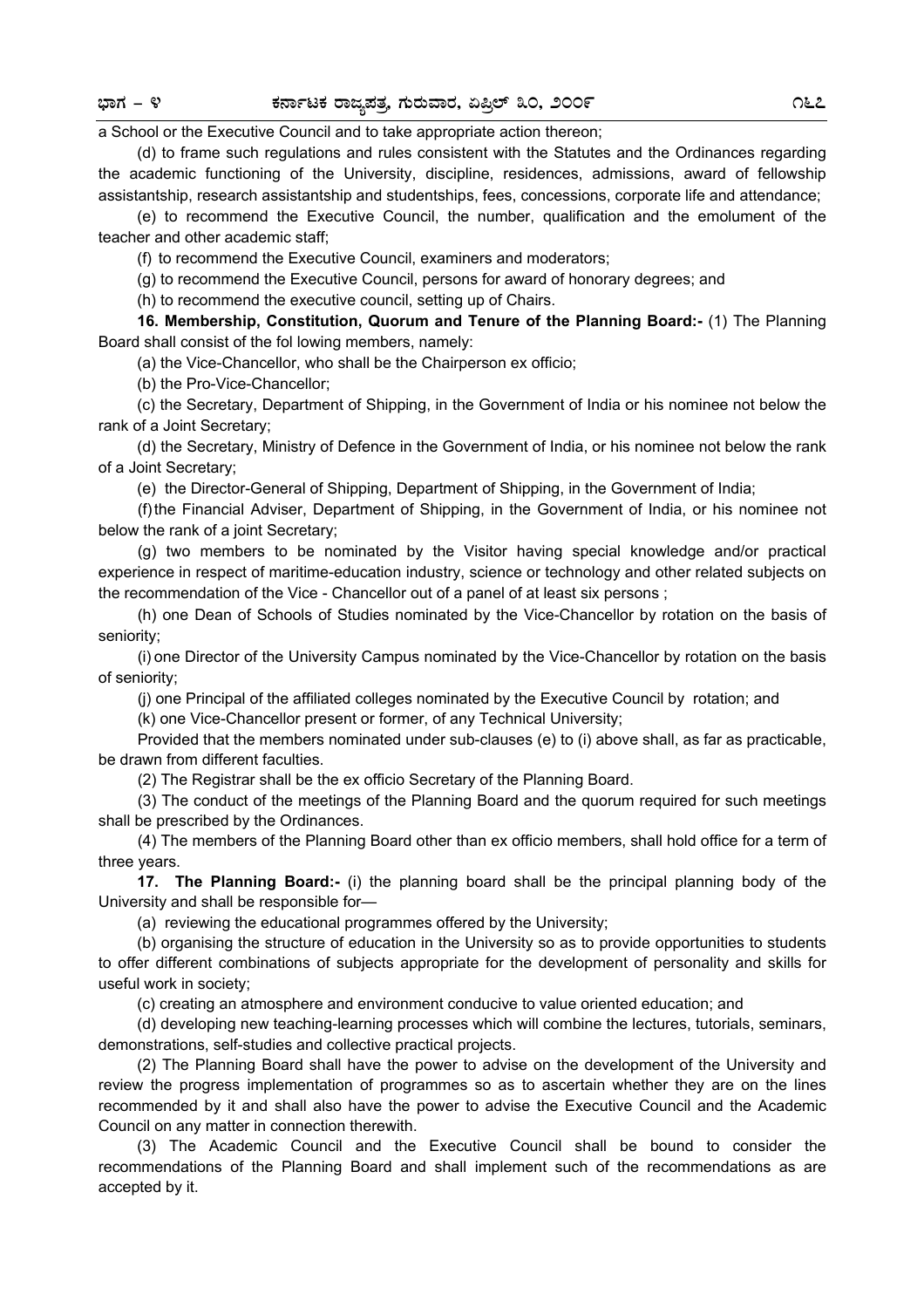(4) Recommendations of the Planning Board as have not been accepted by the Executive Council or the Academic Council under clause (3) shall be submitted by the Vice-Chancellor along with the recommendations of the Executive Council or the Academic Council, to the Visitor for advice and the advice of the Visitor shall be implemented by the Executive Council or the Academic Council, as the case may be.

(5) The Planning Board may constitute such committees as may be necessary for planning and monitoring the programmes of the University.

**18. Schools of Studies and Departments:-** (1) The University shall have such Schools of Studies as may be specified by the Ordinances.

(2) Every School shall have a School Board and the members of the first School Board shall be nominated by the Executive Council and shall hold office for a period of three years.

(3) The powers and functions of a School Board shall be prescribed by the Ordinances.

(4) The conduct of the meetings of a School Board and the quorum required for such meetings shall be prescribed by the Ordinances.

(5) (a) Each School shall consist of such Departments as may be assigned to it by the Ordinances.

(b) No Department shall be established or abolished except by the Statutes:

Provided that the Executive Council may, on the recommendation of the Academic Council, establish Centres of Studies to which may be assigned such teachers of the University as the Executive Council may consider necessary.

(c) Each Department shall consist of the following members, namely:—

(i) Teachers of the Department;

(ii) Persons conducting research in the Department;

(iii) Dean of the school;

(iv) Honorary Professors, if any, attached to the Department; and

(v) Such other persons as may be members of the Department in accordance with the provisions of the Ordinances.

**19. Boards Studies:-** (1) Each Department shall have a Board of Post-graduate Studies and a Board of Under-graduate Studies.

(2) The Constitution of a Board of Post-graduate Studies and the term of office of its members shall be prescribed by the Ordinances.

(3) The functions of a Board of Post-graduate Studies shall be to approve subjects for research for various degrees and other requirements of research degrees and to recommend to the concerned School Board in the manner prescribed by the Ordinances—

(a) courses of studies and appointment of examiners for post-graduate courses, but excluding research degrees;

(b) appointment of supervisors of research; and

(c) measures for the improvement of the standard of post - graduate teaching and research:

Provided that the above functions of a Board of Post-graduate Studies shall, during the period of three years immediately after the commencement of the Act, be performed by the Department.

(4) The constitution and functions of a Board of Under-graduate, Post-graduate and Vocational Studies and the term of its members shall be prescribed by the Ordinances.

**20. Finance Committee:-** (1) The Finance Committee shall consist of the following members, namely:—

(i) the Vice-Chancellor;

(ii) the Pro-Vice-Chancellor;

(iii) three persons nominated by the Executive Council, out of whom at least one shall be a member of the Executive Council;

(iv) three persons nominated by the Visitor; and

(v) atleast one person to be nominated by the Court.

(2) Five members of the Finance Committee shall form a quorum for a meeting of the Finance Committee.

(3) All the members of the Finance Committee, other than ex officio members, shall hold office for a term of three years.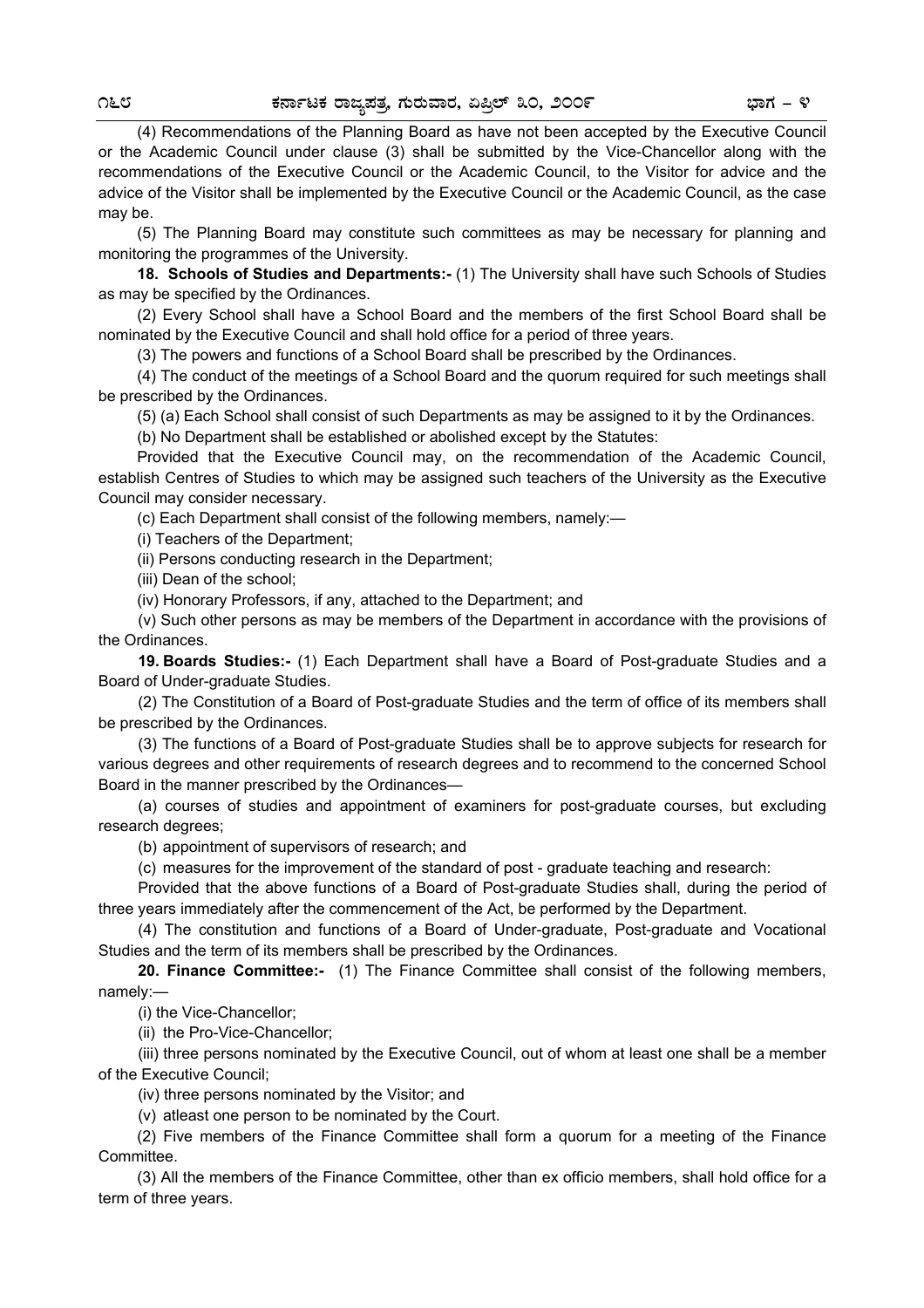(4) A member of the Finance Committee shall have the right to record a minute of dissent if he does not agree with any decision of the Finance Committee.

(5) The Finance Committee shall meet at least thrice every year to examine the accounts and to scrutinise proposals for expenditure.

(6) All proposals relating to creation of posts, and those items which have not been included in the Budget, should be examined by the Finance Committee before they are considered by the Executive Council.

(7) The annual accounts and the financial estimates of the University prepared by the Finance Officer shall be laid before the Finance Committee for consideration and comments and thereafter submitted to the Executive Council for approval.

(8) The Finance Committee shall recommend limits for the total recurring expenditure and the total non—recurring expenditure for the year, based on the income and resources of the University (which, in the case of productive works, may include the proceeds of loans).

**21. Selection Committees:-** (1) There shall be Selection Committees for making recommendations to the Executive Council for appointment to the posts of Professor, Reader, Lecturer Registrar, Finance Officer, Librarian and Principals of colleges and institutions maintained by the University.

(2) The Selection Committee for appointment to the posts specified in column 1 of the Table below shall consist of the Vice-Chancellor, Pro-Vice-Chancellor, a nominee of the Visitor and the persons specified in the corresponding entry in column 2 of the said Table.

| <b>TABLE</b>            |                                                                                                         |  |
|-------------------------|---------------------------------------------------------------------------------------------------------|--|
| 1                       | $\overline{2}$                                                                                          |  |
| Professor               | (i) The Head of Department concerned, if he is a Professor.                                             |  |
|                         | (ii) One Professor to be nominated by the Vice-Chancellor.                                              |  |
|                         | (iii) Three persons not in the service of the University, nominated by the                              |  |
|                         | Executive Council, out of a panel of names recommended by the Academic                                  |  |
|                         | Council for their special knowledge of, or interest in, the subject with which the                      |  |
|                         | Professor will be concerned.                                                                            |  |
| 1                       | $\overline{2}$                                                                                          |  |
| Reader/Lecturer         | (i) The Head of the Department concerned.                                                               |  |
|                         | (ii) One Professor to be nominated by the Vice- Chancellor.                                             |  |
|                         | (iii) Two persons not in the service of the University, nominated by the                                |  |
|                         | Executive Council, out of a panel of names recommended by The Academic                                  |  |
|                         | Council for their special knowledge of, or interest in the subject with which the                       |  |
|                         | Reader or a Lecturer will be concerned.                                                                 |  |
| Registrar, Finance      | (i) Two members of the Executive Council nominated by it.                                               |  |
| Officer                 | (ii) One person not in the service of the University nominated by the Executive                         |  |
|                         | Council.                                                                                                |  |
| Librarian               | (i) Two persons not in the service of the University, who have special                                  |  |
|                         | knowledge of the subject of the Library Science/ Library Administration to be                           |  |
|                         | nominated by the Executive Council.                                                                     |  |
|                         | (ii) One person not in the service of the University, nominated by the Executive                        |  |
|                         | Council.                                                                                                |  |
| Principal of college or | Three persons not in the service of the University of whom two shall be                                 |  |
| institution maintained  | nominated by the Executive Council and one by by the Academic Council for                               |  |
| by the University       | their special knowledge of, or interest in, a subject in which instruction is being                     |  |
|                         | provided by the college or institution.                                                                 |  |
|                         | NOTE: 1. Where the appointment is being made for an inter-disciplinary project, the head of the project |  |

shall be deemed to be the Head of the Department concerned.

 2. The Professor to be nominated shall be Professor concerned with the speciality for which the selection is being made and that the Vice-Chancellor shall consult the Head of the Department and the Dean of School before nominating the Professor.

(3) The Vice-Chancellor, or in his absence, the Pro-Vice-Chancellor shall preside at the meetings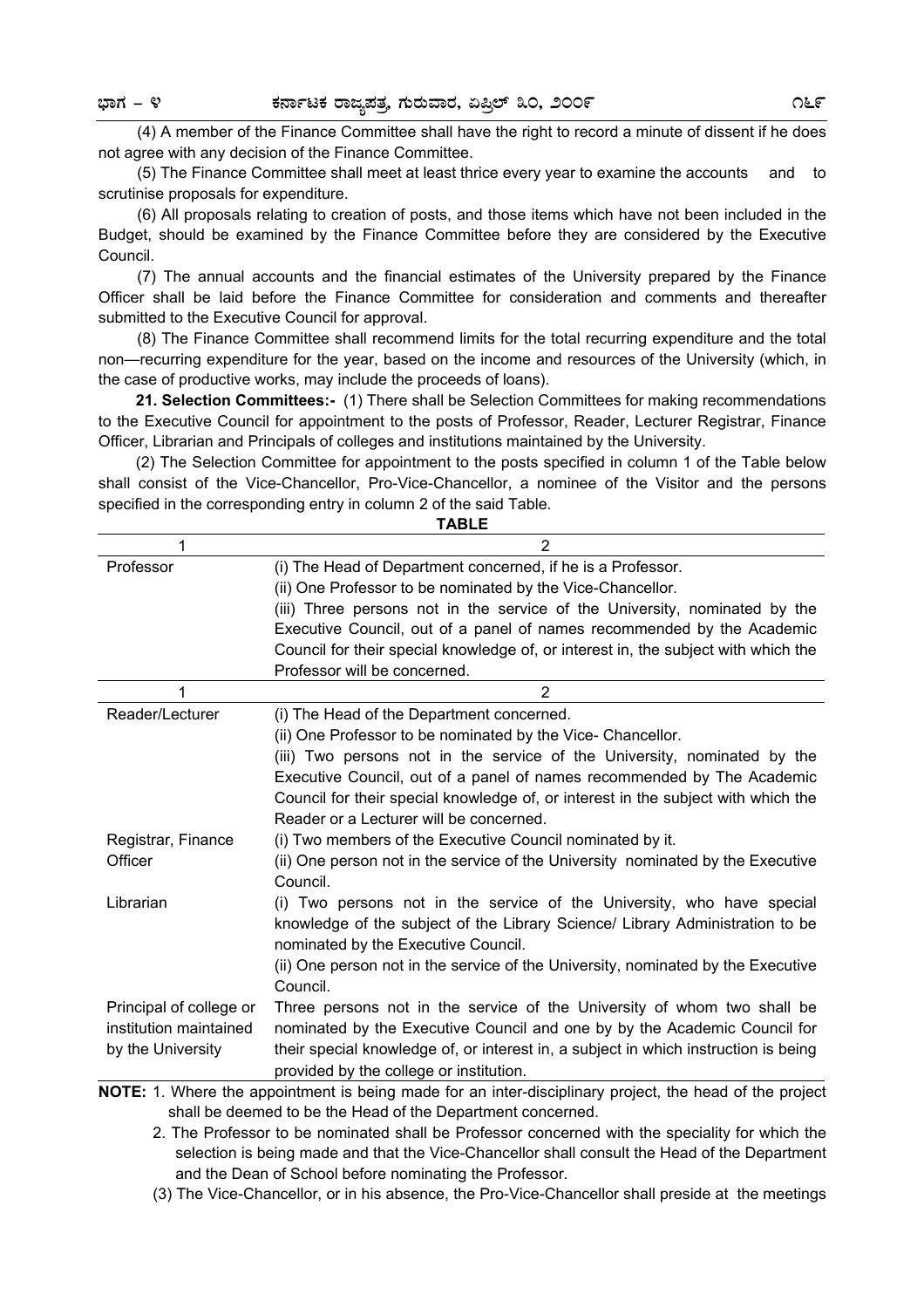of a Selection Committee:

 Provided that the meetings of the Selection Committee shall be fixed after prior consultation with, and subject to the convenience of Visitor's nominee and the persons nominated by the Executive Council under clause (2):

Provided further that the proceedings of the Selection Committee shall not be valid unless,—

(a) where the number of Visitor's nominee and the persons nominated by the Executive Council is four in all, at least three of them attend the meeting; and

(b) where the number of Visitor's nominee and the persons nominated by the Executive Council is three in all, at least two of them attend the meeting.

(4) The meeting of a Selection Committee shall be convened by the Vice-Chancellor or in his absence by the Pro-Vice-Chancellor.

(5) The procedure to be followed by a Selection Committee in making recommendations shall be laid down in the Ordinances.

(6) If the Executive Council is unable to accept the recommendations made by a Selection Committee, it shall record its reasons and submit the case to the Visitor for final orders.

(7) Appointments to temporary posts shall be made in the manner indicated below:—

(i) If the temporary vacancy is for a duration longer than one academic session, it shall be filled on the advice of the Selection Committee in accordance with the procedure indicated in the foregoing clauses:

Provided that if the Vice-Chancellor is satisfied that in the interests of work it is necessary to fill the vacancy, the appointment may be made on a purely temporary basis by a local Selection Committee referred to in sub-clause (ii) for a period not exceeding six months.

(ii) If the temporary vacancy is for a period less than a year, an appointment to such vacancy shall be made on the recommendation of a local Selection Committee consisting of the Dean of the School concerned, the Head of the Department and a nominee of the Vice-Chancellor:

Provided that if the same person holds the offices of the Dean and the Head of the Department, the Selection Committee may contain two nominees of the Vice— Chancellor:

Provided further that in case sudden casual vacancies of teaching posts caused by death or any other reason, the Dean may, in consultation with the Head of the Department concerned, make a temporary appointment for a month and report to the Vice-Chancellor and the Registrar about such appointment.

(iii) No teacher appointed temporarily shall, if he is not recommended by the regular Selection Committee for appointment under the Statutes, be continued in service on such temporary employment, unless he is subsequently selected by a local Selection Committee, for a temporary or permanent appointment, as the case may be.

**22. Special mode of appointment:-** (1) Notwithstanding anything contained in Statute 21, Executive Council may invite a person of high academic distinction and professional attainments to accept a post of Professor or Reader or any other academic post in the University, as the case may be, on such terms and conditions as it deems fit, and on the person agreeing to do so appoint him to the post.

(2) The Executive Council may appoint a teacher or any other academic staff working in any other University or organisation for undertaking a joint project in accordance with the manner, laid down in the **Ordinances** 

**23. Appointment for a fixed tenure:-** The Executive Council may appoint a person selected in accordance with the procedure laid down in Statute 21 for a fixed tenure on such terms and conditions as it deems fit

**24. Recognised teachers:-** (1) The qualifications of recognised teachers shall be such as may be prescribed by the Ordinances.

(2) All applications for the recognition of teachers shall be made in such manner as may be laid down in the Ordinances.

(3) No teacher shall be recognised as a teacher except on the recommendation of a Selection Committee constituted for the purpose in the manner laid down in the Ordinances.

(4) The period of recognition of a teacher shall be determined by the Ordinances made in that behalf.

(5) The Academic Council may, by a special resolution passed by a majority of not less than two-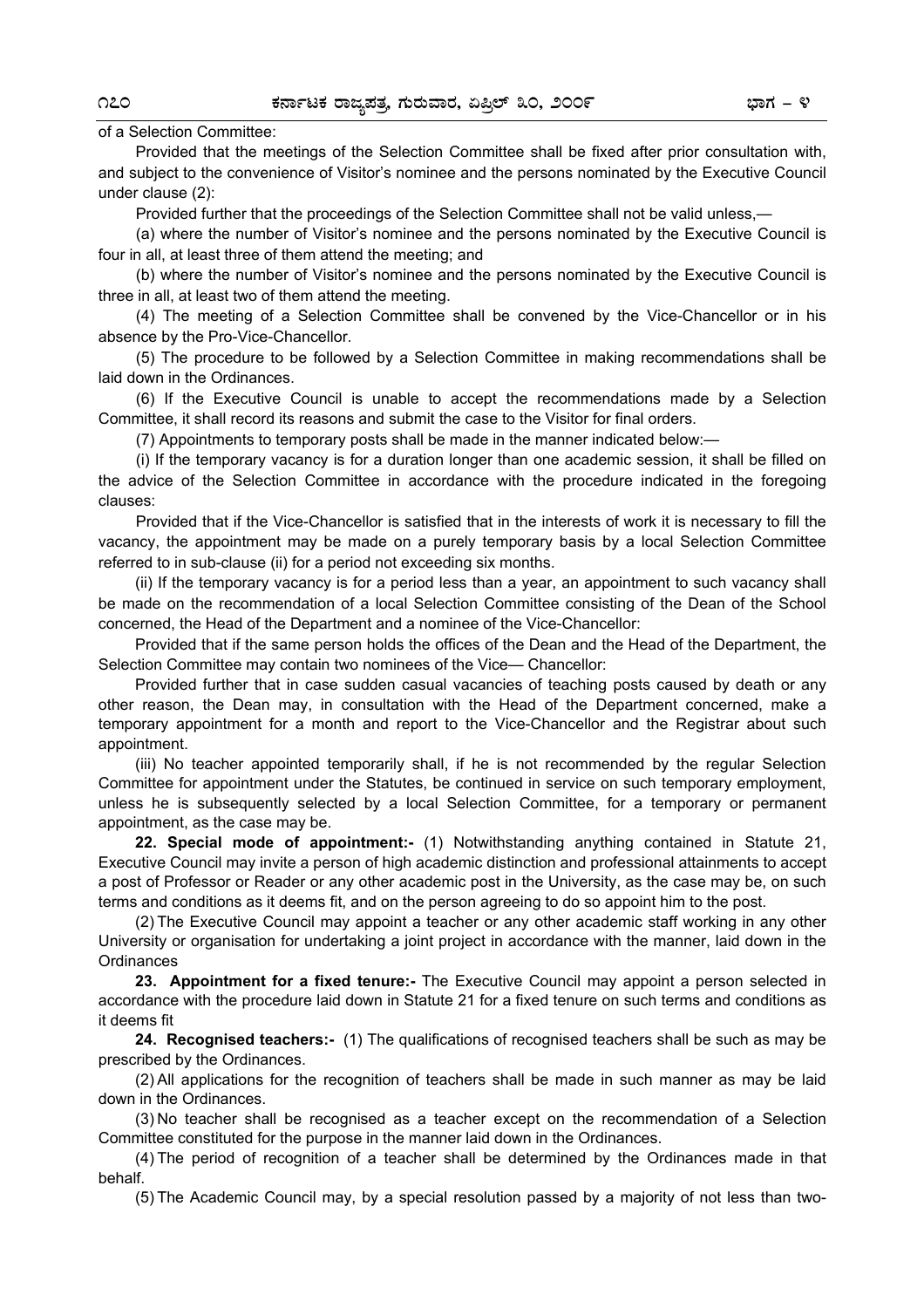#### thirds of the members present and voting, withdraw recognition from a teacher:

Provided that no such resolution shall be passed until notice in writing has been given to the person concerned calling upon him to show cause, within such time as may be specified in the notice, why such resolution should not be passed and until his objections If any, and any evidence he may produce in support of them have been considered by the Academic Council.

(6) Any person aggrieved by an order of withdrawal under clause (5) may, within three months from the date of communication to him of such order, appeal to the Executive Council which may pass such orders thereon as it thinks fit.

**25. Committees:-** (1) Any authority of the University may appoint as many Standing, Special or Search Committees as it may deem fit, and may appoint to such Committees, persons who are not members of such authority.

(2) Any such Committee appointed under clause (1) may deal with any subject delegated to it subject to subsequent confirmation by the authority appointing.

**26. Terms and conditions of service and code of conduct of the teachers, etc:-** (1) All the teachers and other academic staff of the University shall, in the absence of any agreement to the contrary, be governed by the terms and conditions of service and code of conduct as are specified in the Statutes, the Ordinances and the Regulations.

(2) Every teacher and member of the academic staff of the University shall be appointed on a written contract, the form of which shall be prescribed by the Ordinances.

(3) A copy of every contract referred to in clause (2) shall be deposited with the Registrar.

**27. Terms and conditions of service and code of conduct of other employees:-** All the employees of the University, other than the teachers and other academic staff of the University, shall, in the absence of any contract to the contrary, be governed by the terms and conditions of service and code of conduct as are specified in the Statutes, the Ordinances and the Regulations.

**28. Seniority list:-** (1) Whenever, in accordance with the Statutes, any person is to hold an office or be a member of an authority of the University by rotation according to seniority, such seniority shall be determined according to the length of continuous service of such person in his grade, and, in accordance with such other principles as the Executive Council may, from time to time prescribe.

(2) It shall be the duty of the Registrar to prepare and maintain, in respect of each class of persons to whom the provisions of these Statutes apply, a complete and up-to-date seniority list in accordance with the provisions of clause (1).

(3) If two or more persons have equal length of continuous service in a particular grade or the relative seniority of any person or persons is otherwise in doubt, the Registrar may, on his own motion and shall, at the request of any such person, submit the matter to the Executive Council whose decision thereon shall be final.

**29. Removal of employees of the University:-** (1) Where there is an allegation of misconduct against a teacher, a member of the academic staff or other employee of the University, the Vice-Chancellor, in the case of the teacher or member of the academic staff, and the authority competent to appoint (hereinafter referred to as the appointing authority) in the case of other employee, may, by order in writing, place such teacher, member of the academic staff or other employee, as the case may be, under suspension and shall forthwith report to the Executive Council the circumstances in which the order was made:

Provided that time Executive Council may, if it is of the opinion, that the circumstances of the case do not warrant the suspension of the teacher or the member of the academic staff, revoke such order.

(2) Notwithstanding anything contained in the terms of the contract of appointment or of any other terms and conditions of service of the employees, the Executive Council in respect of teachers and other academic staff, and the appointing authority, in respect of other employees, shall have the power to remove a teacher or a member of the academic staff, or as the case may be, other employee on grounds of misconduct.

(3) Save as aforesaid, the Executive Council, or as the case may be the appointing authority, shall not be entitled to remove any teacher, member of the academic staff or other employee except for a good cause and after giving three months notice or on payment of three months' salary in lieu thereof.

(4) No teacher, member of the academic staff or other employee shall be rcmoved under clause (2) or clause (3) unless he has been given a reasonable opportunity of showing cause against the action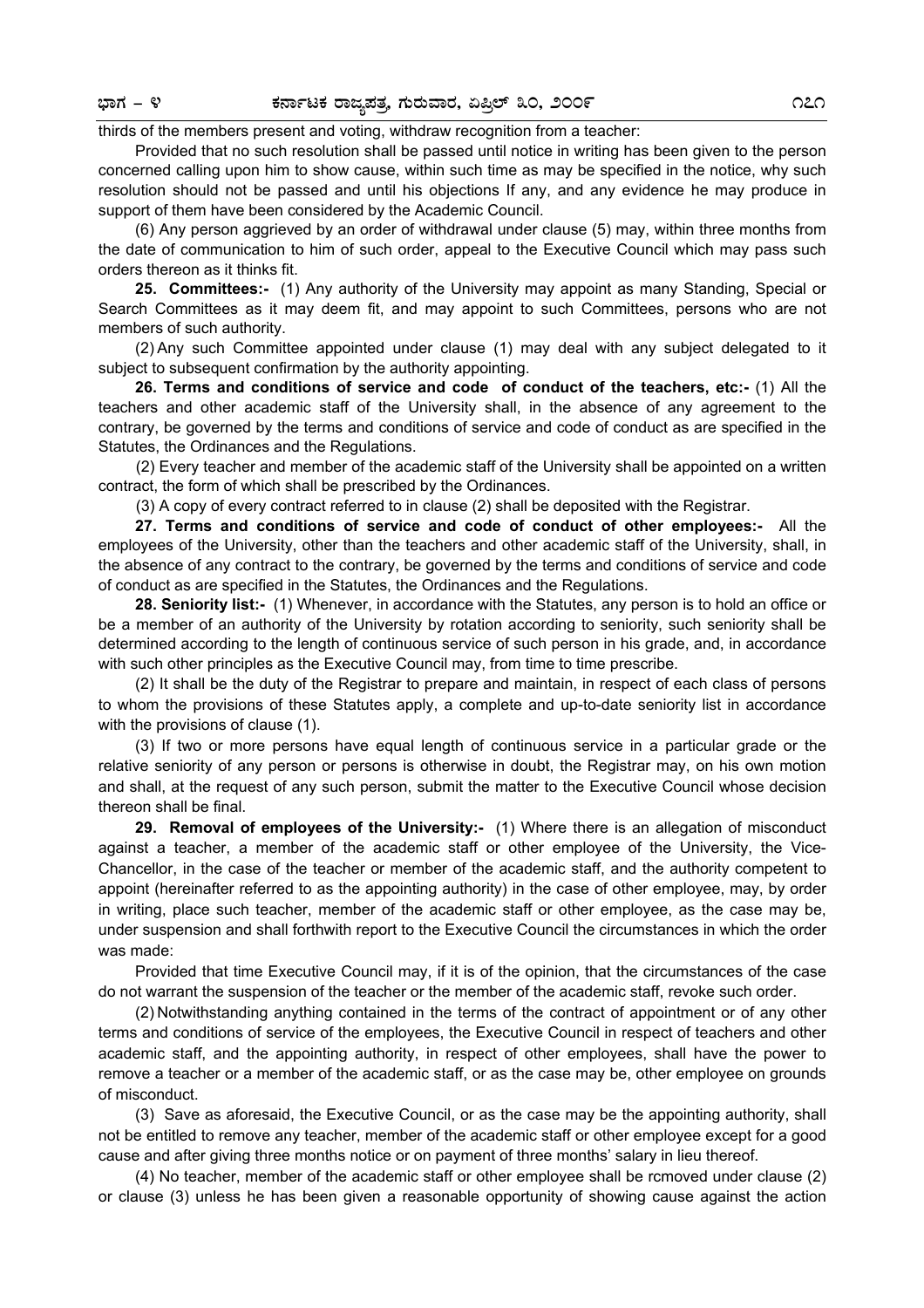proposed to be taken in regard to him.

(5) The removal of a teacher, member of the academic staff or other employee shall take effect from the date on which the order of removal is made:

Provided that where the teacher, member of the academic staff or other employee is under suspension at the time of his removal, such removal shall take effect from the date on which he was placed under suspension.

(6) Notwithstanding anything contained in the foregoing provisions of this Statute, a teacher, member of the academic staff or other employee may resign,-

(a) if he is a permanent employee, only after giving three months' notice in writing to the Executive Council or the appointing authority, as the case may be or by paying three months' salary in lieu thereof; and

(b) if he is not a permanent employee, only after giving one month's notice in writing to the Executive Council or, as the case may be, the appointing authority or by paying one month's salary in lieu thereof:

Provided that such resignation shall take effect only on the date on which the resignation is accepted by the Executive Council or the appointing authority, as the case may be.

**30. Honorary Degrees:-** (1) The Executive Council may, on the recommendation of the Academic Council and by a resolution passed by a majority of not less than two-thirds of the members present and voting, make proposals to the Visitor for the conferment of honorary degrees:

Provided that in case of emergency, the Executive Council may, on its own motion, make such proposals.

(2) The Executive Council may, by a resolution passed by a majority of not less than two-thirds of the members present and voting, withdraw, with the previous sanction of the Visitor, any honorary degree conferred by the University.

**31. Withdrawal of degrees, etc.,:-** The Executive Council may, by a special resolution passed by a majority of not less than two-thirds of the members present and voting, withdraw any degree or academic distinction conferred on, or any certificate or diploma granted to, any person by the University for good and sufficient cause:

Provided that no such resolution shall be passed until a notice in writing has been given to that person calling upon him to show cause within such time as may be specified in the notice why such a resolution should not be passed and until his objections, if any, and any evidence he may produce in support of them, have been considered by the Executive Council.

**32. Maintenance of discipline among students of the University:-** (1) All powers relating to discipline and disciplinary action in relation to students of the University shall vest in the Vice-Chancellor.

(2) The Vice-Chancellor may delegate all or any of his powers as he deems proper to a Proctor and to such other officers as he may specify in this behalf.

(3) Without prejudice to the generality of his powers relating to the maintenance of discipline and taking such action, as may seem to him appropriate for the maintenance of discipline, the Vice-Chancellor may, in exercise of his powers, by order, direct that any student be expelled, or rusticated, for a specified period, or be not admitted to a course of study in a college, institution or Department of the University for a stated period, or be punished with fine for an amount to be specified in the order, or be debarred from taking an examination or examinations conducted by the University, college, institution or Department or a School for one or more years, or that the results of the student or students concerned in the examination or examinations in which he or they have appeared be cancelled.

(4) The Principals of colleges, institutions, Deans of Schools of Studies and Heads of teaching Departments in the University shall have the authority to exercise all such disciplinary powers over the students in their respective colleges, institutions, Schools and teaching Departments in the University as may be necessary for the proper conduct of such colleges, institutions, Schools and teaching Departments.

(5) Without prejudice to the powers of the Vice-Chancellor, the Principals and other persons specified in clause (4), detailed rules of discipline and proper conduct shall be made by the University The Principals of Colleges, Institutions, Deans of Schools of Studies and Heads of Teaching Departments in the University may also make the supplementary rules as they deem necessary for the aforesaid purpose.

(6) At the time of admission, every student shall be required to sign a declaration to the effect that he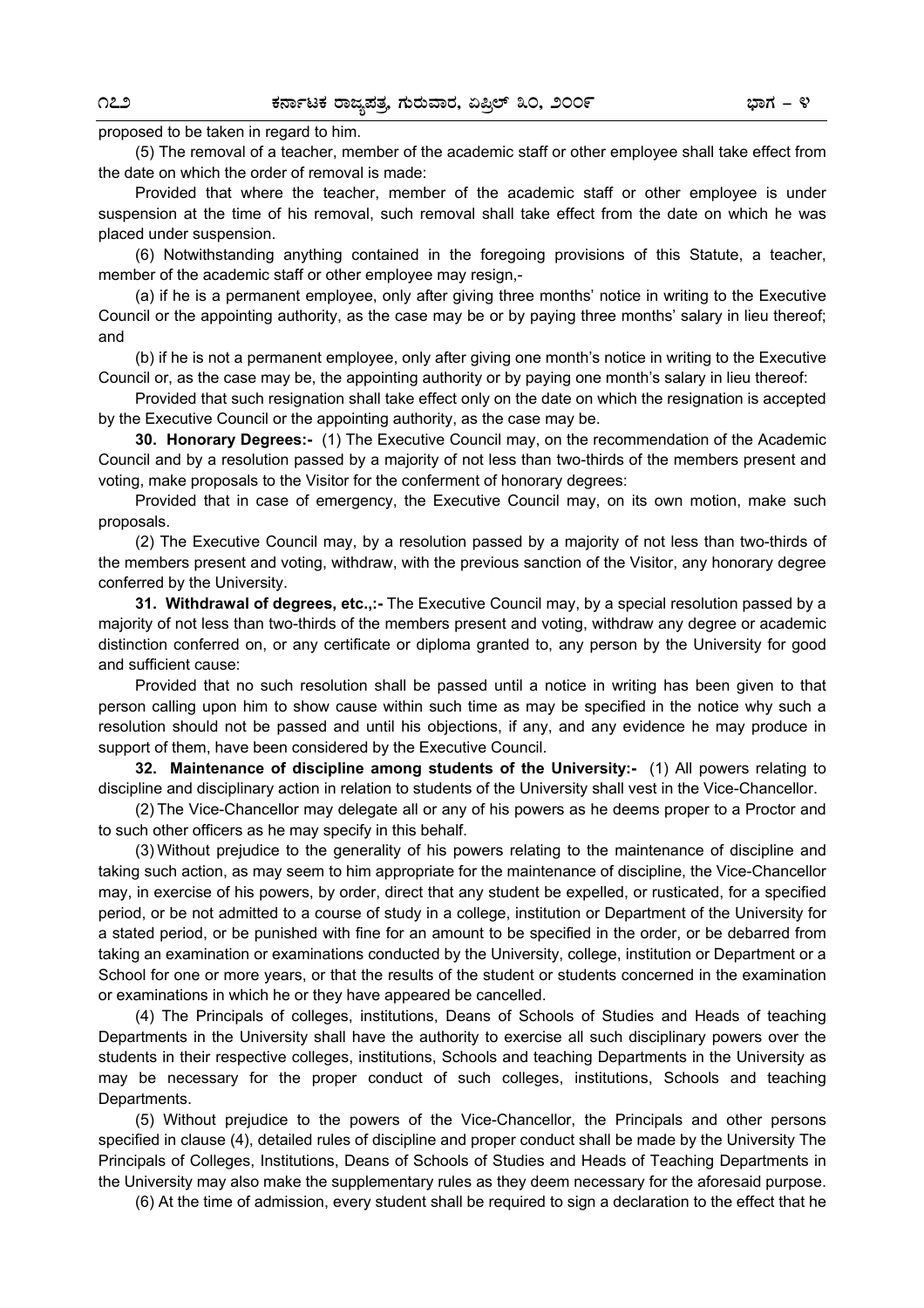## submits himself to the disciplinary jurisdiction of the Vice-Chancellor and other authorities of the University

**33. Maintenance of discipline among students of colleges, etc:-** All powers relating to discipline and disciplinary action in relation to students of a college or an institution, not maintained by the University, shall vest in the Principal of the college or institution, as the case may be, in accordance with the procedure prescribed by the Ordinances.

**34. Admission of colleges, etc to the privilege of the university:-** (1) Colleges and other institutions situated within the jurisdiction of the University may be admitted to such privileges of the University as the Executive Council may decide on the following conditions, namely:—

(I) Every such college or institution shall have a regularly constituted Governing Body, consisting of not more than fifteen persons approved by the Executive Council and including among others, two teachers of the University to be nominated by the Executive Council and three representatives of the teaching staff of whom the Principal of the college or institution shall be one. The procedure for appointment of members of the Governing Body and other matters affecting the management of a college or an institution shall be prescribed by the Ordinances:

Provided that the said condition shall not apply in the case of colleges and institutions maintained by Government which shall, however, have an Advisory Committee consisting of not more than fifteen persons which shall consist of among others, three teachers including the Principal of the college or institution, and two teachers of the University nominated by the Executive Council.

(ii) Every such college or institution shall satisfy the Executive Council on the following matters, namely:—

(a) the suitability and adequacy of its accommodation and equipment for teaching;

(b) the qualifications and adequacy of its teaching staff and the conditions of their service;

(c) the arrangements for the residence, welfare, discipline and supervision of students;

(d) the adequacy of financial provision made for the continued maintenance of the college or institution; and

(e) such other matters as are essential for the maintenance of the standards of University education.

(iii) No college or institution shall be admitted to any privileges of the University except on the recommendation of the Academic Council made after considering the report of a Committee of Inspection appointed for the purpose by the Academic Council.

(iv) Colleges and institutions desirous of admission to any privileges of the University shall he required to intimate their intention to do so in waiting so as to reach the Registrar not later then the 15<sup>th</sup> August preceding the year from which permission applied for is to have effect.

(v) A college or an institution shall not, without the previous permission of the Executive Council and the Academic Council, suspend instruction in any subject or course of study which it is authorised to teach and teaches.

(2) Appointment to the teaching staff and Principals of colleges or institutions admitted to the privileges of the University shall be made in the manner prescribed by the Ordinances:

Provided that nothing in this clause shall apply to colleges and institutions maintained by Government.

(3) The service conditions of the administrative and other non-academic staff of every college or institution referred to in clause (2) shall be such as may be laid down in the Ordinances:

Provided that nothing in this clause shall apply to colleges and institutions maintained by Government.

(4) Every college or institution admitted to the privilege of the University shall be inspected at least once in every two academic years by a Committee appointed by the Academic Council and the report of the Committee shall be submitted to the Academic Council, which shall forward the same to the Executive Council with such recommendations as it may deem fit to make.

(5) The Executive Council, after considering the report and the recommendations, if any, of the Academic Council, shall forward a copy of the report to the Governing Body of the college or institution with such remarks, if any, as it may deem fit for suitable action.

(6) The Executive Council may, after consulting the Academic Council, withdraw any privileges granted to a college or an institution, at any time it considers that the college or institution does not satisfy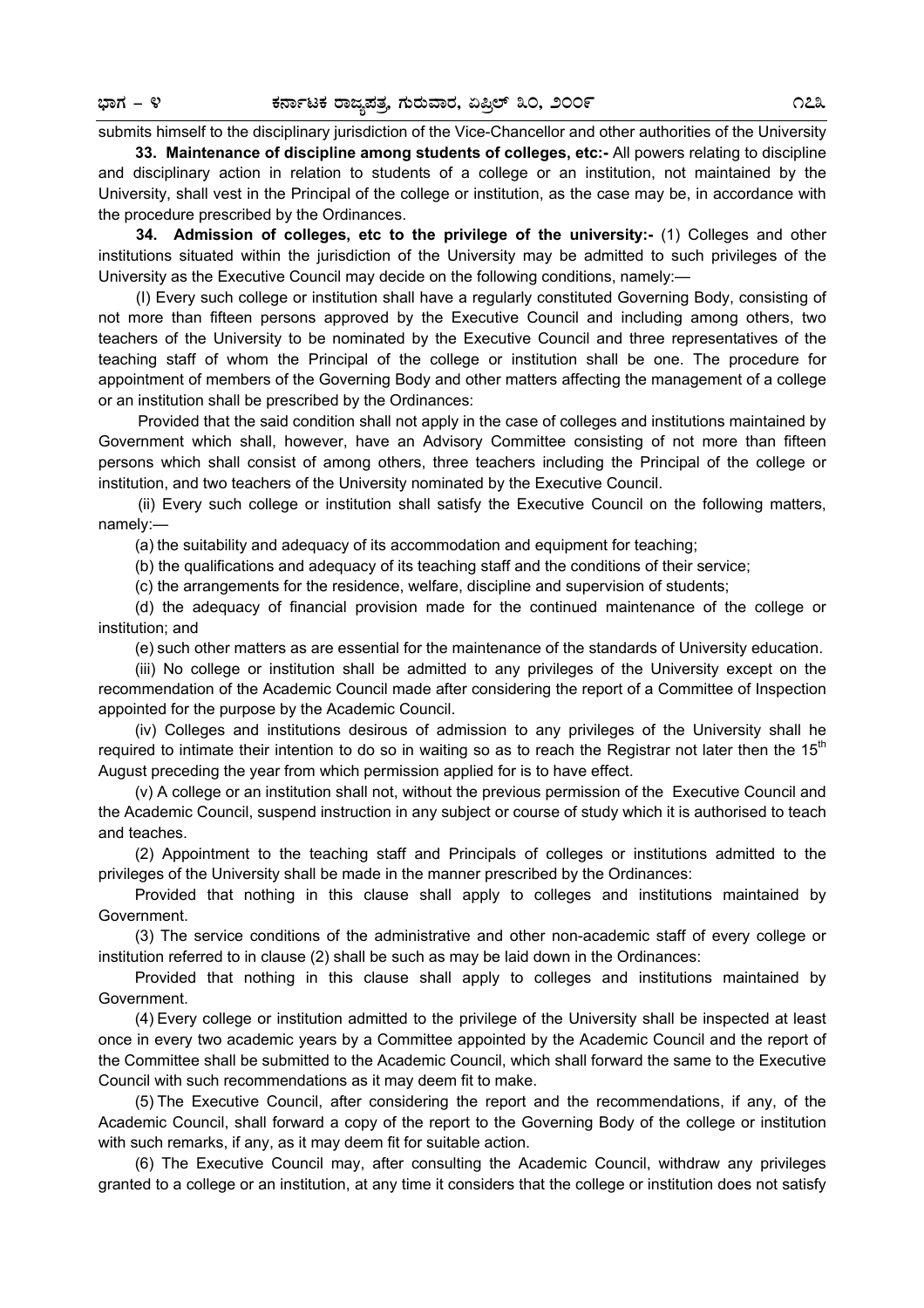any of the conditions on the fulfilment of which the college or institution was admitted to such privileges:

Provided that before any privileges are so withdrawn, the Governing Body of the college or institution concerned shall be given an opportunity to represent to the Executive Council why such action should not be taken.

(7) Subject to the conditions set forth in clause (1), the Ordinances may prescribe-

(i) such other conditions as may be considered necessary;

(ii) the procedure for the admission of colleges and institutions to the privileges of the University and for the withdrawal of those privileges.

(8) the constitution of Board of affiliation and recognition and the terms of office of its members shall be prescribed by the Ordinances.

**35. Convocations:-** Convocations of the University for the conferring of degrees or for other purposes shall be held in such manner as may be prescribed by the Ordinances.

**36. Acting Chairman of meetings:-** Where no provision is made for a President or Chairman to preside over a meeting of any authority of the University or any Committee of such authority or when the President or Chairman so provided for is absent, the members present shall elect one from among themselves to preside at such meeting.

**37. Resignation:-** Any member, other than an ex officio member of the Court, the Executive Council, the Academic Council or any other authority of the University or any committee of such authority may resign by letter addressed to the Registrar and the resignation shall take effect as soon as such letter is received by the Registrar.

**38. Disqualifications:-** (1) A person shall be disqualified for being chosen as, and for being, a member of any of the authorities of the University,—

(i) if he is of unsound mind;

(ii) if he is an undischarged insolvent; and

(iii) if he has been convicted by a court of law of an offence involving moral turpitude and sentenced in respect thereof to imprisonment for not less than six months.

(2) If any question arises as to whether a person is or had been subjected to any of the disqualifications mentioned in clause (I), the question shall be referred to the Visitor and his decision shall be final and no suit or other proceeding shall lie in any civil court against such decision.

**39. Residence condition for membership and office:-** Notwithstanding anything contained in the Statutes, a person who is not ordinarily resident in India shall be eligible to be an officer of the University or a member of any authority of the University.

**40. Membership of authorities by virtue of membership of other bodies:-** Notwithstanding anything contained in the Statutes, a person who holds any post in the University or is a member of any authority or body of the University in his capacity as a member of a particular authority or body or as the holder of a particular appointment shall hold such office or membership only for so long as he continues to be a member of that particular authority or body or the holder of that particular appointment, as the case may be,

**41. Alumni Association:-** (1)There shall be an Alumni Association for the University.

(2) The subscription for membership of the Alumni Association shall be prescribed by the Ordinances.

(3) No member of the Alumni Association shall be entitled to vote or stand for election unless he has been a member of the Association for at least one year prior to the date of the election and is a degree holder of the University of at least five years standing:

Provided that the condition relating to the completion of one year's membership shall not apply in the case of the first election.

**42. Students' Council:-** (1) There shall be constituted in the University, a Students' Council for every academic year, consisting of—

(i) the Dean of Students' Welfare, who shall be the Chairman of the Students' Council;

(ii) all students who have won prizes in the previous academic year in the fields of studies, fine arts, sports and extension work;

(iii) ten students to be nominated by the Academic Council on the basis of merit in studies, sports activities and all-round development of personality:

Provided that any student of the University shall have the right to bring up any matter concerning the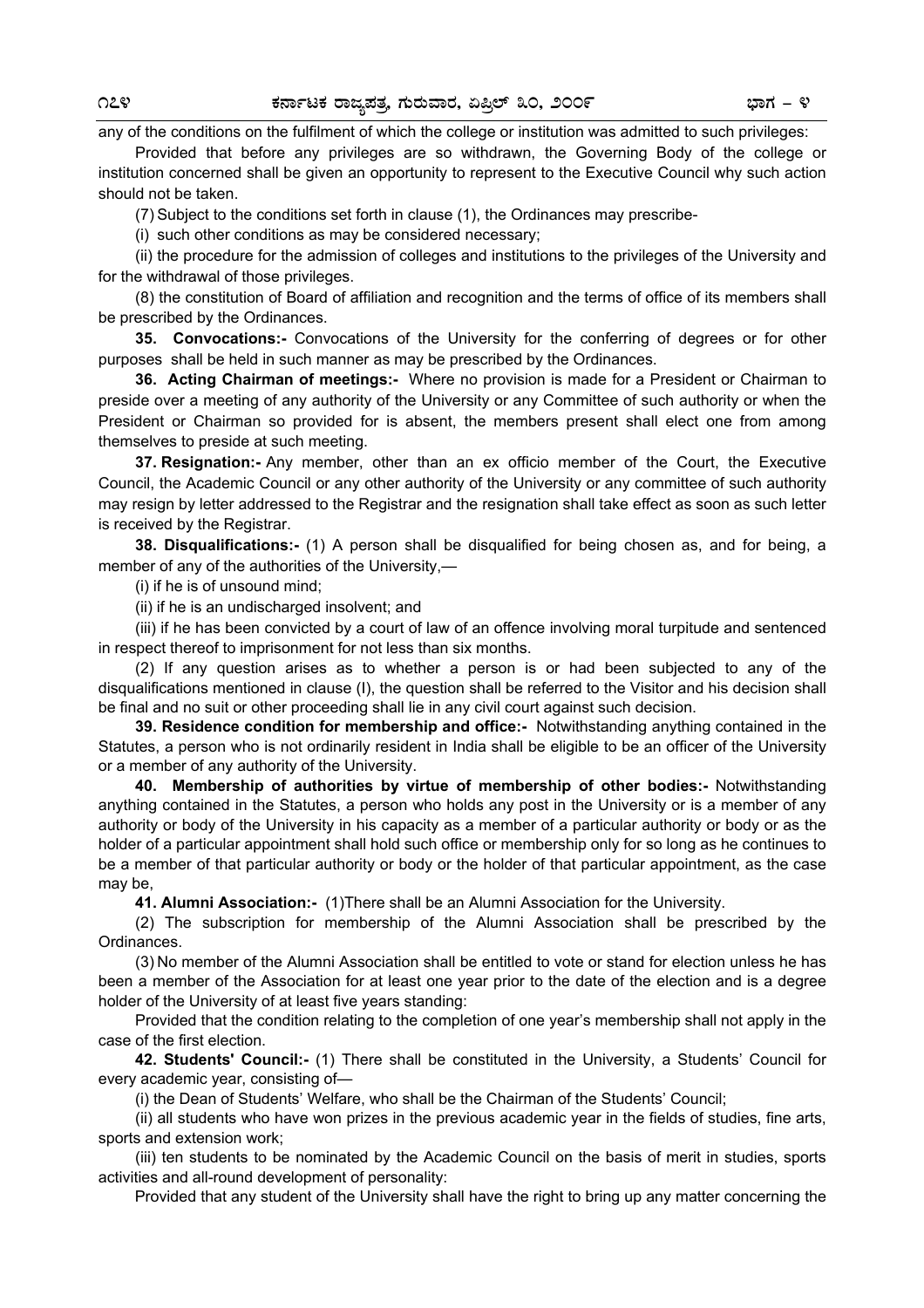University before the Students' Council if so permitted by the Chairman, and he shall have the right to participate in the discussions at any meeting when the matter is taken up for consideration.

(2) The functions of the Students' Council shall be to make suggestions to the appropriate authorities of the University in regard to the programmes of studies, students' welfare and other matters of importance in regard to the working of the University in general and such suggestions shall be made on the basis of consensus of opinion.

(3) The Students' Council shall meet at least once in an academic year preferably in the beginning of that year.

**43. Ordinances how to be made:-** (1) The first Ordinances made under sub-section (2) of section 30 may be amended, repealed or added to at any time by the Executive Council in the manner specified below.

(2) No Ordinance in respect of the matters enumerated in section 30 other than those enumerated in clause (n) of sub - section (l) thereof, shall be made by the Executive Council unless a draft of such Ordinance has been proposed by the Academic Council.

(3) The Executive Council shall not have power to amend any draft of any Ordinance proposed by the Academic Council under clause (2), but may reject the proposal or return the draft to the Academic Council for re-consideration, either in whole or in part, together with any amendment which the Executive Council may suggest.

(4) Where the Executive Council has rejected or returned the draft of an Ordinance proposed by the Academic Council, the Academic Council may consider the question afresh and in case the original draft is reaffirmed by a majority of not less than two-thirds of the members present and voting and more than half the total number of members of the Academic Council, the draft may be sent back to the Executive Council which shall either adopt it or refer it to the Visitor whose decision shall be final.

(5) Every Ordinance made by the Executive Council shall come into effect immediately.

(6) Every Ordinance made by the Executive Council shall be submitted to the Visitor within two weeks from the date of its adoption. The Visitor shall have the power to direct the University within four weeks of the receipt of the Ordinance to suspend the operation of any such Ordinance and he shall as soon as possible, inform the Executive Council about his objection to the proposed Ordinance. The Visitor may, after receiving the comments of the University, either withdraw the order suspending the Ordinance or disallow the Ordinance, and his decision shall be final.

**44. Regulations:-** (1) The authorities of the University may make Regulations consistent with the Act, the Statutes and the Ordinances for the following matters, namely:—

(i) laying down the procedure to be observed at their meetings and the number of members required to form a quorum;

(ii) providing for all matters which are required by the Act, the Statutes or the Ordinances to be prescribed by Regulations; and

(iii) providing for all other matters solely concerning such authorities or committees appointed by them and not provided for by the Act, the Statutes or the Ordinances.

(2) Every authority of the University shall make Regulations providing for the giving of notice to the members of such authority of the dates of meeting and of the business to be considered at meetings and for the keeping of a record of the proceedings of meetings

(3) The Executive Council may direct the amendment in such manner as it may specify, of any Regulation made under the Statutes or the annulment of any such Regulation.

**45. Delegation of Powers:-** Subject to the provisions of the Act and the Statutes, any officer or authority of the University may delegate his or its powers to any other officer or authority or person under his or its respective control and subject to the condition that overall responsibility for the exercise of the powers so delegated shall continue to vest in the officer or authority delegating such powers.

**46. Equivalence Committee:-** (1) Keeping in view the outstanding nature of qualification in maritime discipline, Ministry of Shipping, Road 'Transport and Highways, Government of India constituted an "Equivalence Committee" with a view to consider relativity of the existing teaching posts in four Government Maritime Institutes (Marine Engineering and Research Institute, Kolkata and Mumbai, Lal Bahadur Shastri College of Advanced Maritime Studies and Research, Mumbai, Training Ship Chanakya, Navi Mumbai), presently under Indian Institute of Maritime Studies with equivalent posts in the proposed University. The recommendation of the committee is given in the Table below:

**TABLE**